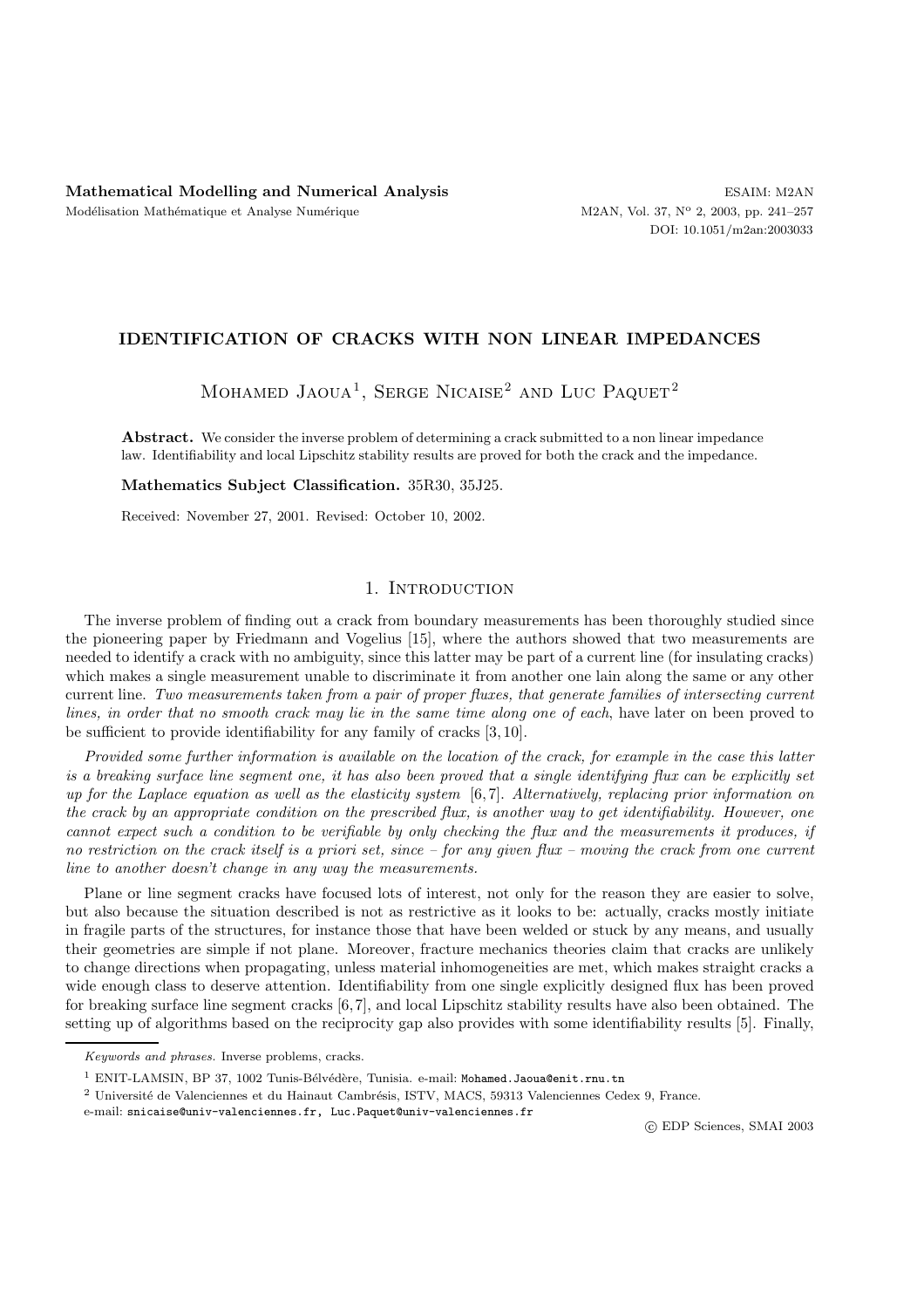stability results have been obtained for planar cracks in several works by Alessandrini *et al.* [1, 2, 4]. Most of the above mentioned papers have dealt with insulating cracks, or perfectly conducting ones.

In the present one, we are interested in the stable recovery of an arbitrary crack, meaning a crack that might be non straight, submitted to a non linear impedance boundary condition, from *a single* boundary measurement. *The reason is that our concern is, beyond identifiability, the stability which means – given an identifying flux – the continuity of the recovered crack and impedance with respect to the measured data.*

*Requiring the flux to generate singularities at both crack tips, in order to be identifying and to furthermore provide the recovery process with local Lipschitz stability, has been more than once proved to be sufficient [6, 7]. Though not verifiable, such a condition is critical for the stability task, without bringing serious restriction with respect to the identifiability one. Two kinds of difficulties arise at this stage*.

*The first one is that, whereas the singular parts of the solutions are explicitly known for Neumann and Dirichlet boundary conditions [16], they here need to be investigated. As expected, the first singularities are those of the Neumann problem, and the above condition again turns out to ensure identifiability, both for the crack and the impedance law*.

*The second difficulty is that the method used in [6, 7, 14] to prove stability in the case of line segment cracks, including those submitted to a linear impedance boundary condition, doesn't work anymore for arbitrarily shaped cracks. Actually, that method is based on the ability – due to the simple geometry of the crack – to explicitly exhibit a wide enough class of harmonic functions verifying appropriate boundary conditions on it. Instead, point source solutions have been used here, and the situation has been handled by using the single and double layer potentials features on the crack. It turns out that the method also addresses, at the price of a few slight additional difficulties, the widest possible range of impedance laws, i.e. all those ensuring the forward problem* well posedness. There is therefore no use to limiting our study to the linear impedance case, which is definitely *not the only relevant one*.

The outline of the paper is the following. In Section 2, the forward problem is set up, its variational formulation recalled, and expansions of the solution in a singular part and a regular one are investigated. Section 3 is then devoted to the identifiability *result from one single measurement*, and Section 4 to the study of the longitudinal and transverse stability.

# 2. The direct problem

Let  $\Omega$  be a bounded connected open set of the plane with a Lipschitz boundary Γ. We suppose that  $\Omega$ contains exactly one crack  $\sigma$  strictly included into  $\Omega$ . In the whole paper, a crack is supposed to be a  $\mathcal{C}^2$  non self-intersecting compact curve with a finite length and  $\Omega_{\sigma}$  will mean the domain  $\Omega \setminus \sigma$ . The extremities of  $\sigma$ will be denoted by  $S_1$  and  $S_2$ .

To describe the direct problem we have in mind we suppose given a current flux  $\phi \in H^{-1/2}(\Gamma)$  such that

$$
\langle \phi, 1 \rangle = 0.
$$

We further fix an increasing and continuous mapping r from  $\mathbb R$  into itself with the properties:

$$
r(0) = 0,\tag{1}
$$

$$
|r(x)| \le M(1+|x|^{\alpha}), \ \forall x \in \mathbb{R}, \tag{2}
$$

for some  $\alpha \geq 1$  and  $M \geq 0$ .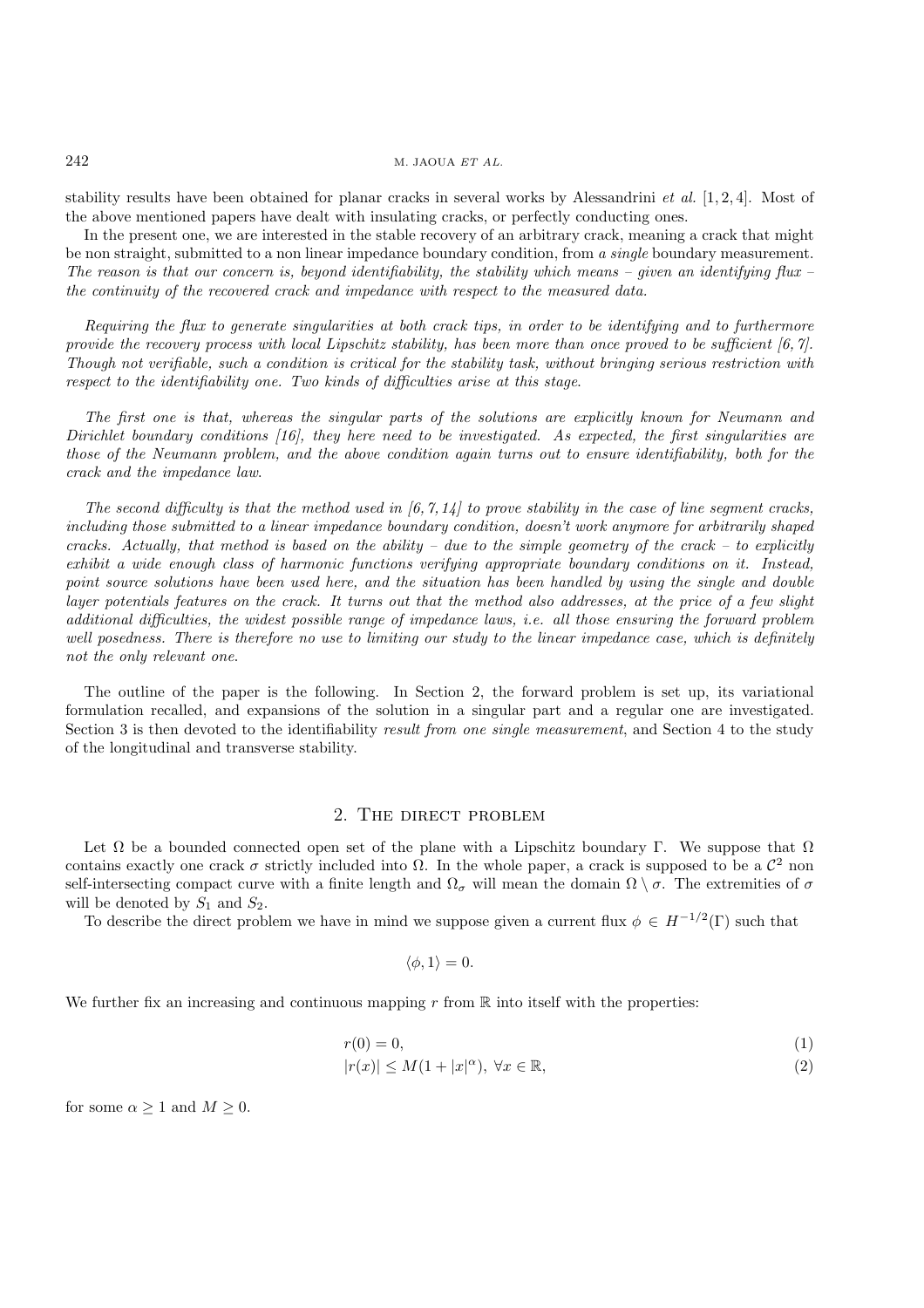

Figure 1. Normal to the crack.

The direct problem consists in finding  $u \in H^1(\Omega_\sigma)$  solution of

$$
\begin{cases}\n\Delta u = 0 & \text{in } \Omega_{\sigma}, \\
\partial_n u + r([u]) = 0 & \text{on } \sigma, \\
\partial_n u = \phi & \text{on } \Gamma,\n\end{cases}
$$
\n(3)

that we normalize by requiring that

$$
\int_{\Gamma} u(s) \, \mathrm{d}s = 0. \tag{4}
$$

On Γ,  $\partial_n u$  means the outward normal derivative of u, while on  $\sigma$  it means the normal derivative in one fixed normal direction, let us say from the "upper part"  $\Omega^+$  to the "lower part"  $\Omega^-$  (see Fig. 1). With this choice the jump of u through  $\sigma$  is defined by  $[u] := u^+ - u^-$  on  $\sigma$ , where  $u^{\pm} = u_{\Omega^{\pm}}$ .

To set problem (3) in a variational form, let us define

$$
V = \{ v \in H^1(\Omega_{\sigma}) \text{ satisfying (4)} \},
$$

equipped with the standard semi-norm

$$
|v|_{1,\Omega_{\sigma}} = \left(\int_{\Omega_{\sigma}} |\nabla v(x)|^2 dx\right)^{1/2},\,
$$

which is a norm in V, that we denote later on by  $\|\cdot\|_V$  for shortness.

Then the variational formulation is to find  $u \in V$  solution of

$$
\int_{\Omega_{\sigma}} \nabla u(x) \cdot \nabla v(x) dx + \int_{\sigma} r([u(x)]][v(x)] ds(x) = \langle \phi, v \rangle, \quad \forall v \in V.
$$
\n(5)

Let us notice that the assumption (2) and the embedding  $H^{1/2}(\sigma) \hookrightarrow L^p(\sigma)$ , for all  $1 < p < \infty$  give a meaning to the left-hand side of (5). We start with an existence and uniqueness result:

**Theorem 2.1.** *The problem (5) has a unique solution*  $u \in V$  *that satisfies* 

$$
||u||_{V} \leq C||\phi||_{H^{-1/2}(\Gamma)},
$$
\n(6)

*for some positive constant* C*.*

*Proof.* To prove the existence result we introduce the nonlinear functional

$$
I: V \to \mathbb{R}: u \to \frac{1}{2} \int_{\Omega_{\sigma}} |\nabla u(x)|^2 dx + \int_{\sigma} R([u(x)]) ds(x) - \int_{\Gamma} \phi(x)u(x) ds(x),
$$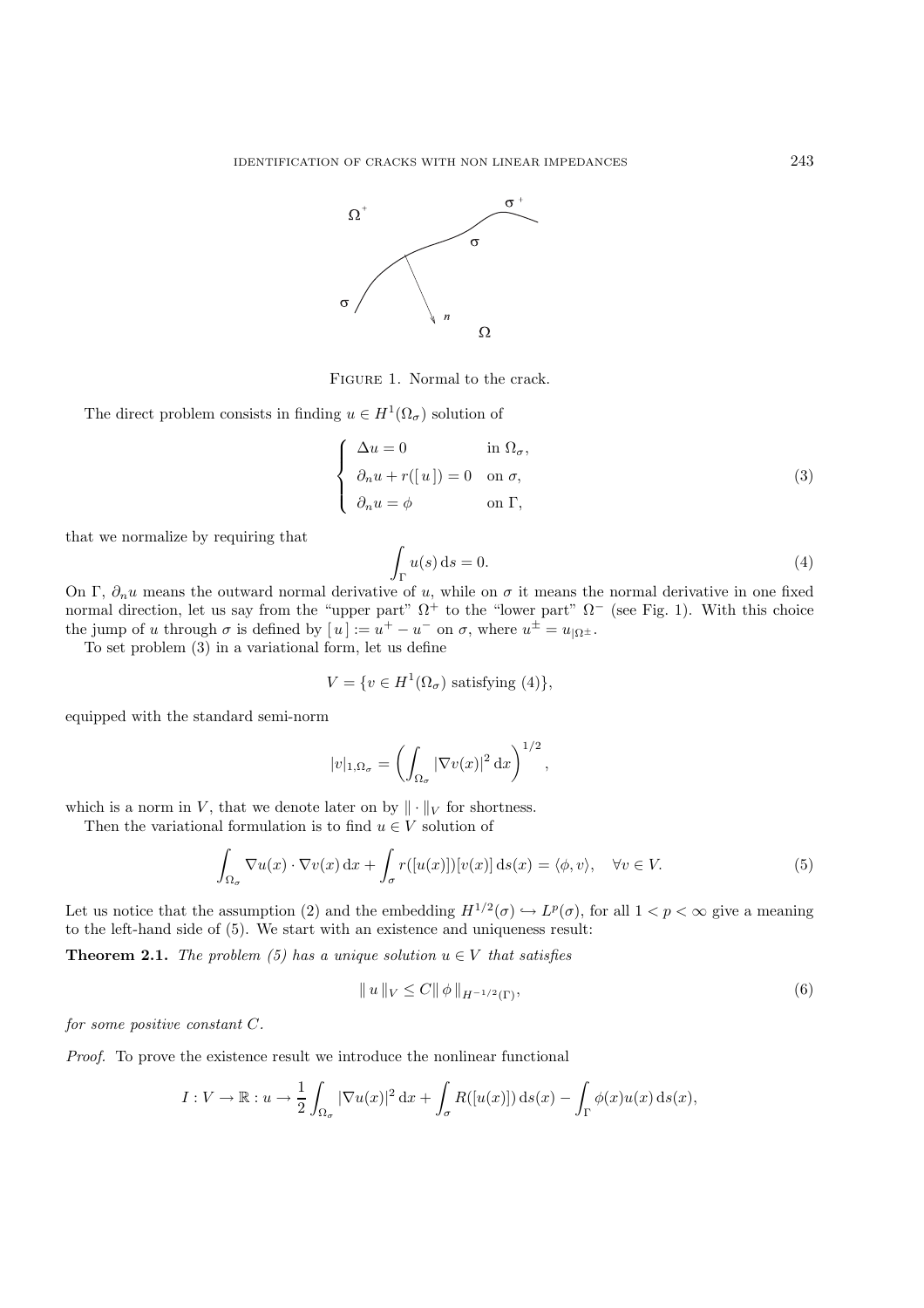where  $R(x) := \int_0^x r(t) dt$ , for all  $x \in \mathbb{R}$ . Observe that the assumptions on r imply that R is a nonnegative function on R. The growth condition (2) on r and the embedding  $H^{1/2}(\sigma) \hookrightarrow L^p(\sigma)$ , for all  $1 < p < \infty$ , lead to the well posedness of  $\int_{\sigma} R([u(x)]) ds(x)$ , since

$$
\int_{\sigma} R([u(x)]) \, ds(x) \leq M \int_{\sigma} |[u(x)]|(1+|[u(x)]|^{\alpha}) \, ds(x) \leq M \left( ||[u(x)]||_{L^{1}(\sigma)} + ||[u(x)]||_{L^{1+\alpha}(\sigma)}^{1+\alpha} \right).
$$

Moreover  $I$  is lower bounded due to the nonnegativeness of  $R$ .

Now consider a minimizing sequence  $(u_n)_{n\geq 1}$ , which has a weakly convergent subsequence  $(u_{n_k})_{k\geq 1}$ . Let us denote by u its weak limit. A similar argument than above shows that  $(R([u_{n_k}]))_{k\geq 1}$  is bounded in  $L^2(\sigma)$  and thus uniformly integrable. By Theorem 21 of [12],  $R([u_{n_k}])$  tends to  $R([u])$  in  $L^1(\sigma)$ . This allows to prove that the nonlinear functional I attains its minimum at u. Consequently  $I'(u) = 0$ , which shows that u is a solution of (5).

Let us pass to the uniqueness: Let  $u_1 \in V$  and  $u_2 \in V$  be two solutions of (5). Then, taking their difference as a test function, we get

$$
\int_{\Omega_{\sigma}} |\nabla (u_1 - u_2)|^2 dx + \int_{\sigma} \{r([u_1]) - r([u_2])\} [u_1 - u_2] ds = 0.
$$

Since the monotonicity of  $r$  implies that

$$
\int_{\sigma} \left\{ r([u_1]) - r([u_2]) \right\} [u_1 - u_2] \, \mathrm{d}s \ge 0,
$$

the above identity yields

$$
\int_{\Omega_{\sigma}} |\nabla (u_1 - u_2)|^2 dx = 0,
$$

and consequently  $u_1 = u_2$ .

Taking  $v = u$  as test function in (5), using the estimate

$$
\int_{\Omega_{\sigma}} |\nabla u|^2 \,dx + \int_{\sigma} r([u])[u] \,ds \geq |u|^2_{1,\Omega_{\sigma}},
$$

following from the property  $r([u])[u]\geq 0$ , and a standard trace theorem, we obtain the estimate (6).

For our future purposes we need the following regularity results for the solution  $u \in V$  of (5):

**Theorem 2.2.** *Let*  $u \in V$  *be the unique solution of problem (5). Then it satisfies* 

$$
[u] \in \mathcal{C}(\bar{\sigma}).\tag{7}
$$

*If moreover r is locally Lipschitz, i.e., for all*  $\rho > 0$  *there exists*  $M_{\rho} > 0$  *such that* 

$$
|r(x) - r(y)| \le M_{\rho} |x - y|, \quad \forall |x|, |y| < \rho,
$$

*then* u *admits the following decomposition into a regular part and a singular one*

$$
u = u_{reg} + \sum_{i=1,2} c_i r_i^{\frac{1}{2}} \cos\left(\frac{\phi_i}{2}\right) \text{ in } \omega \setminus \sigma,
$$
\n
$$
(8)
$$

*where*  $\omega$  *is a neighbourhood of*  $\sigma$ ,  $u_{reg} \in H^{2+\epsilon}(\omega \setminus \sigma)$  *for a small enough*  $\epsilon > 0$  *is the regular part,*  $c_i$  *is the coefficient of singularity related to the extremity*  $S_i$  *(the so-called stress intensity factor) and*  $(r_i, \phi_i)$  *are polar coordinates centred at*  $S_i$  *such that the half-lines*  $\phi_i = 0$  *and*  $\phi_i = 2\pi$  *are tangent to*  $\sigma$  *at*  $S_i$ *.*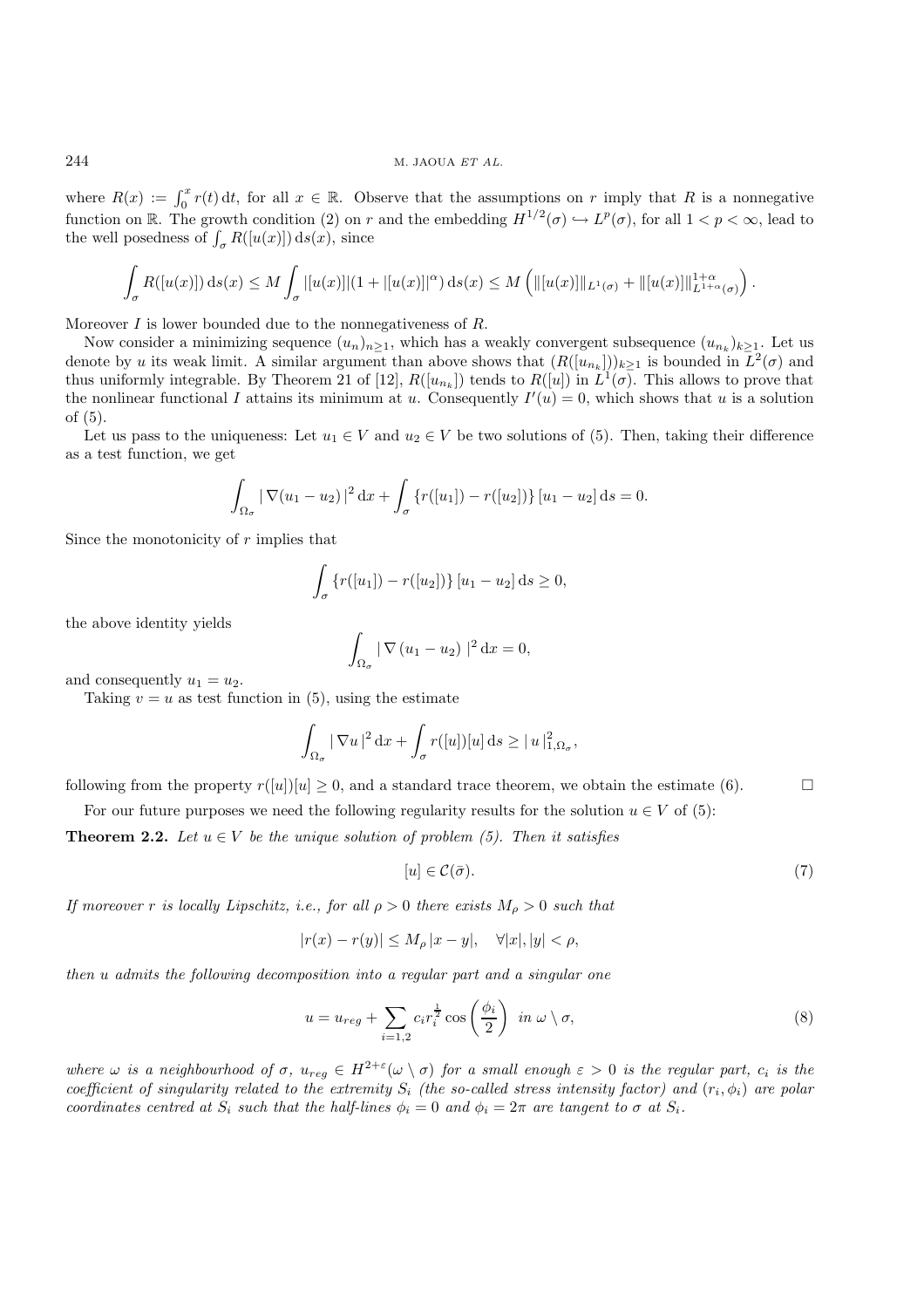*Proof.* By the growth condition (2) on r and the embedding  $H^{1/2}(\sigma) \hookrightarrow L^p(\sigma)$ , for all  $1 < p < \infty$ , r([u]) belongs to  $L^{p'}(\sigma)$ , for all  $p' > 1$ . Since for all  $\varepsilon \in (0, \frac{1}{2})$   $L^2(\sigma) \hookrightarrow H^{\varepsilon - 1/2}(\sigma)$  we deduce that

$$
\partial_n u = -r([u]) \in H^{\varepsilon - \frac{1}{2}}(\sigma), \text{ for all } \varepsilon \in \left(0, \frac{1}{2}\right). \tag{9}
$$

Looking at u as solution of the Neumann problem near  $\sigma$ , by Theorem 23.3 of [11] (a standard reflexion argument allows to reduce the problem to a mixed Dirichlet–Neumann boundary value problem and a pure Neumann problem in a flat domain, both problems being in the scope of the above mentioned theorem),  $u$  satisfies

$$
u \in H^{1+\varepsilon}(\omega \setminus \sigma), \quad \forall \varepsilon \in \left(0, \frac{1}{2}\right), \tag{10}
$$

where  $\omega$  is a neighbourhood of  $\sigma$ . By the Sobolev embedding theorem we conclude that u is continuous on  $\omega \setminus \sigma$ with a finite limit from above and from below on  $\sigma$ . Consequently the jump of u satisfies (7).

For the second assertion we remark that the locally Lipschitz continuity of r and the regularity (7) of u imply

$$
|r([u(x)]) - r([u(y)])| \le M_{||[u]||_{\infty}} |[u(x)] - [u(y)]|, \quad \forall x, y \in \sigma,
$$

which implies that

$$
\int_{\sigma \times \sigma} \frac{|r([u(x)]) - r([u(y)])|^2}{|x - y|^{2 + 2\varepsilon}} \, ds(x) \, ds(y) \leq M_{||[u]||_{\infty}}^2 \int_{\sigma \times \sigma} \frac{|[u(x)] - [u(y)]|^2}{|x - y|^{2 + 2\varepsilon}} \, ds(x) \, ds(y).
$$

This clearly implies the property

$$
r([u]) \in H_0^{\frac{1}{2}+\varepsilon}(\sigma), \quad \forall \varepsilon \in \left(0, \frac{1}{2}\right),
$$

since (10) implies  $[u] \in H_0^{\frac{1}{2}+\varepsilon}(\sigma)$ , for all  $\varepsilon \in (0, \frac{1}{2})$ .

By the boundary condition on  $\sigma$ , we may see u as solution of the Neumann problem (in a neighbourhood of σ) with a Neumann datum in  $H_0^{\frac{1}{2}+\varepsilon}$  (σ). The decomposition (8) then follows from Theorem 23.7 of [11]. □

# 3. Identifiability for the inverse problem

The inverse problem we are now interested in is the following: setting a current flux  $\phi$  on the external part of the boundary Γ, and measuring the induced potential u on some open subset with positive measure M of the same boundary, try to recover the unknown crack  $\sigma$  and impedance r. The first issue arising is identifiability, which means: is the pair  $(\phi, u|_M)$  we are holding enough an information to recover the desired unknowns? This can also be seen as injectivity of the operator  $(\sigma, r) \mapsto (\phi, u|_M)$ .

We are actually going to prove that two different pairs of cracks and impedances – belonging to proper classes – may not produce the same measurements on the boundary, provided the prescribed current flux indeed generates singularities at both tips of the actual crack. Impedances need only to belong to the class insuring well posedness of the forward problem. As for the cracks, we are able to discriminate only between those holding coherent directions, in the sense of the following:

**Definition 3.1.** Two cracks  $\sigma_1$  and  $\sigma_2$  will be said to hold coherent directions if both of them can be parameterized with respect to the same frame  $(X, Y)$ :

$$
(X,Y) \in \sigma_i \iff Y = \varphi_i(X); \quad X \in [\alpha_i, \beta_i]; \quad i = 1, 2
$$

 $\varphi_1$  and  $\varphi_2$  being  $\mathcal{C}^2$  functions.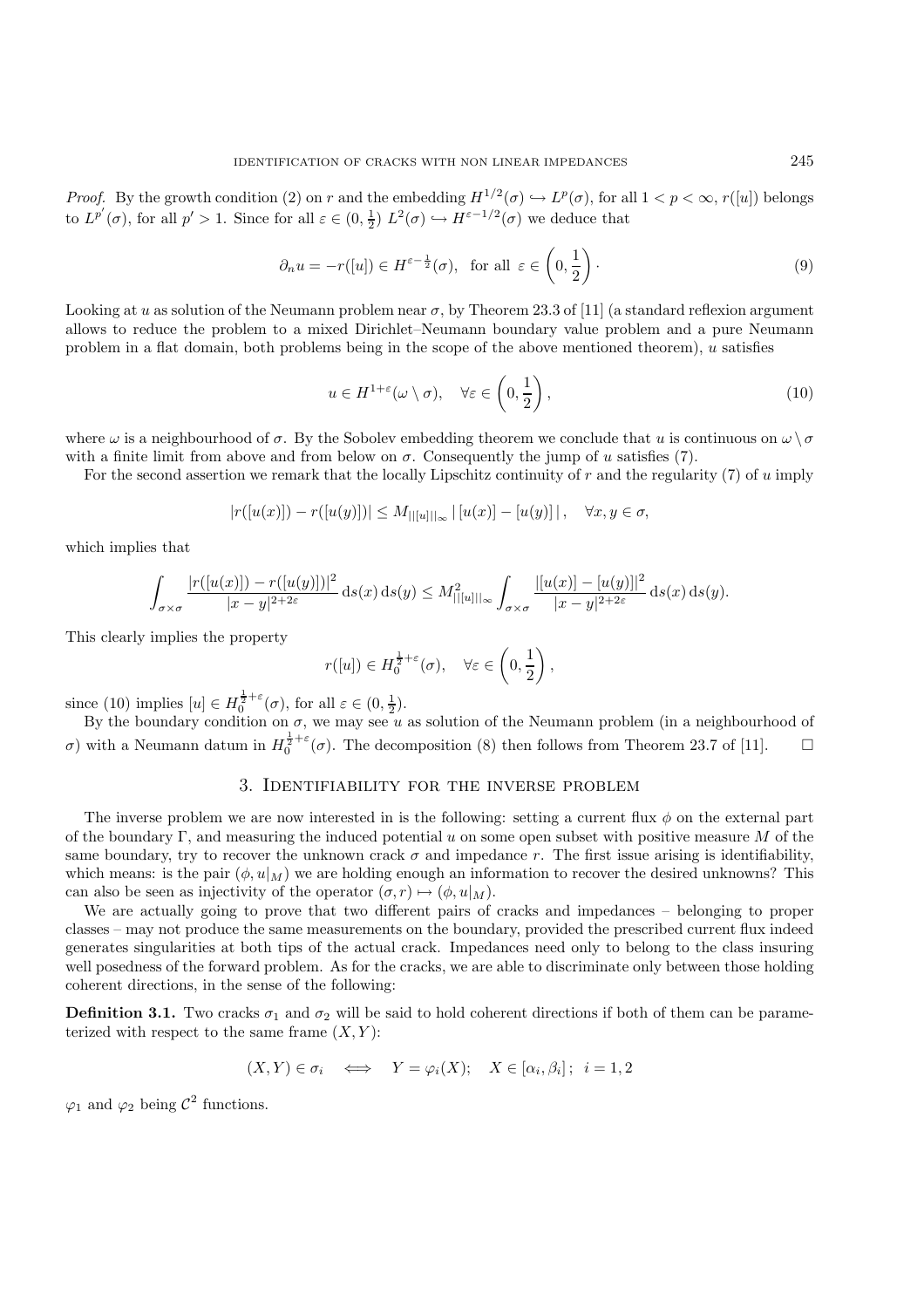

FIGURE 2. Intersecting cracks with different cracktips.



FIGURE 3. Intersecting cracks with same cracktips.

**Theorem 3.2** (Identifiability). Let  $\sigma_1$  and  $\sigma_2$  be two cracks with coherent directions. Assume a prescribed flux  $\phi$  generating singularities at both extremities of the actual crack (say  $\sigma_1$ ), also generates equal measurements *on* M. Therefore  $\sigma_1 \equiv \sigma_2 := \sigma$  and  $u_1 \equiv u_2 := u$  on  $\Omega_{\sigma}$ . Furthermore  $r_1 \equiv r_2$  on the whole of the range of  $x \mapsto [u(x)]$   $(x \in \sigma)$ , which means the impedance laws are the same.

*Proof.*

• Let us first prove geometrical identifiability. Let  $u_1$  solve the forward problems in  $\Omega \setminus \sigma_1$  with  $r_1$  as an impedance, and  $u_2$  solve it in  $\Omega \setminus \sigma_2$ , with  $r_2$  as an impedance. Let  $w := u_1 - u_2$  be their difference, hence solving:

$$
\begin{cases}\n\Delta w = 0 & \text{in } \Omega \setminus (\sigma_1 \cup \sigma_2) \\
\partial_n w = 0 & \text{on } \Gamma \\
w = 0 & \text{on } M.\n\end{cases} \tag{11}
$$

By Holmgren's theorem, we derive that  $w \equiv 0$  in the external connected component  $\Omega_e$  of  $\Omega \setminus (\sigma_1 \cup \sigma_2)$ , *i.e.* the one having M as part of its boundary. Assuming  $\sigma_1 \neq \sigma_2$ , two situations may occur:

(a) The cracks are disconnected: In that case,  $\Omega_e = \Omega \setminus (\sigma_1 \cup \sigma_2)$ . But  $u_2$  is continuous across  $\sigma_1$ , whereas  $u_1$ is not (because of its singular parts). This situation is therefore not possible.

(b) The cracks are intersecting: Then, because of the singular parts of  $u_1$ , the cracks cannot have different endpoints (see Fig. 2). Otherwise,  $u_2$  would be singular at the vicinity of an endpoint of  $\sigma_1$  which is an internal point either to  $\Omega \setminus \sigma_2$  or to  $\sigma_2$ . In the first case,  $u_2$  is smooth, whereas it does not behave like  $u_1$  in the second case.  $\sigma_1$  and  $\sigma_2$  have hence the same cracktips. Since both cracks have the same main direction, they can be parameterized by

$$
(X,Y) \in \sigma_i \iff Y = \varphi_i(X); \quad X \in [\alpha, \beta]; \quad i = 1, 2
$$

this situation has been pictured in Figure 3.

The boundary of  $\Omega_e$  is composed by Γ and upper or lower parts of  $\sigma_1$  and  $\sigma_2$ . Let  $\mathcal{O}_i$  be any connected component of  $\Omega \setminus (\sigma_1 \cup \sigma_2 \cup \Omega_e)$ , the boundary of which is necessarily composed by parts of  $\sigma_1$  and  $\sigma_2$ .

Across  $\sigma_2$ ,  $u_1$  is continuous, and so are  $\partial_n u_1$  and  $\partial_n u_2$ , this latter because of the boundary condition on the crack. On the other hand,  $u_1 \equiv u_2$  in  $\Omega_e$ , which yields  $\partial_n u_1 = \partial_n u_2$  on  $\partial \Omega_e$ , including the external parts of  $\sigma_1$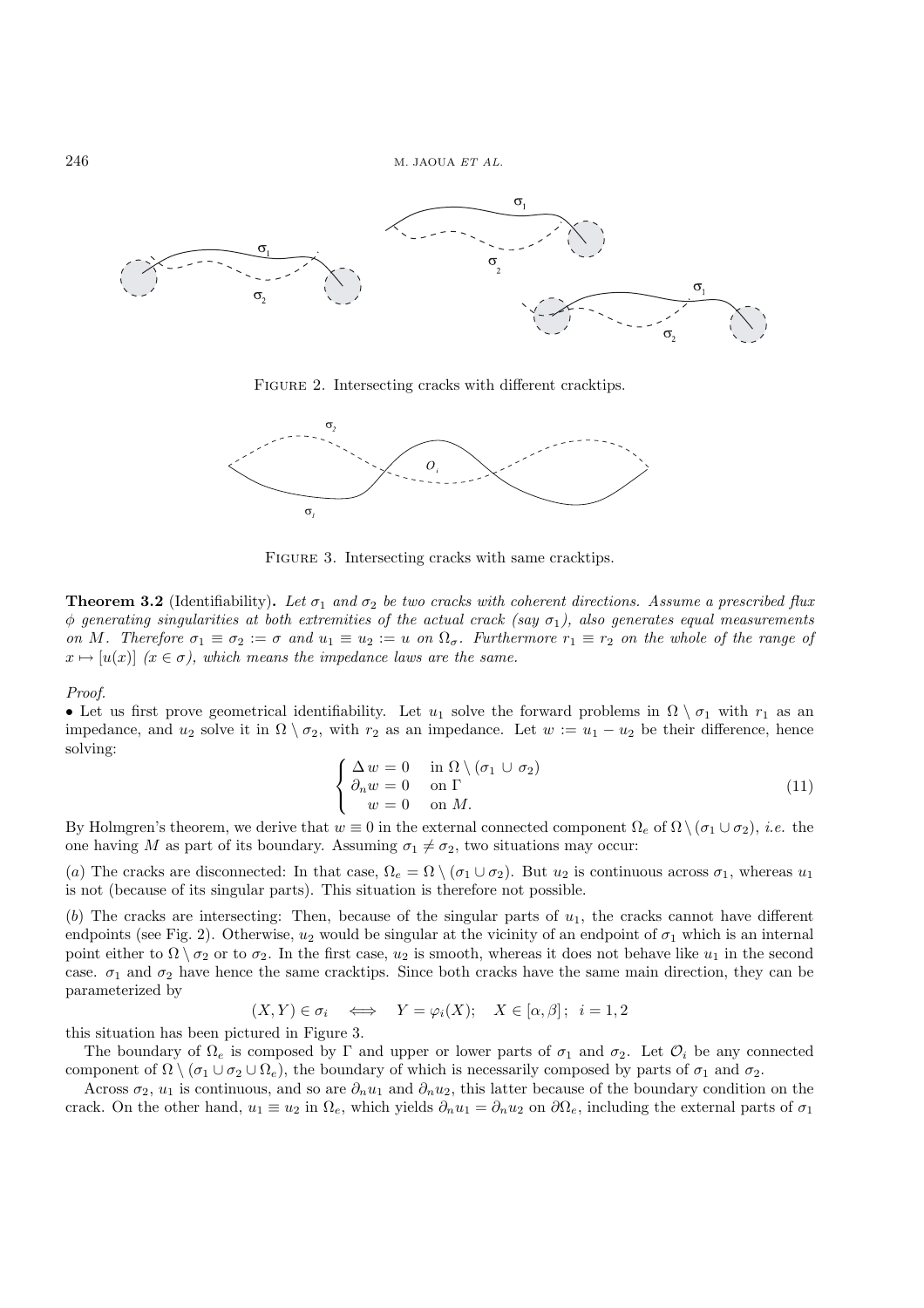and  $\sigma_2$ . It comes out therefore:

$$
\partial_n w = 0 \text{ on } \sigma_2
$$

and for the same reason  $\partial_n w = 0$  on  $\sigma_1$ , and w is harmonic thus constant on  $\mathcal{O}_i$ . Let  $\kappa_i$  be that constant. We have then:

$$
w = \kappa_i \text{ on } \sigma_1 \cap \partial \mathcal{O}_i
$$

and since w is null in  $\Omega_e$ , this yields:

$$
[u_1] \equiv [w] = \pm \kappa_i \text{ on } \sigma_1 \cap \overline{\mathcal{O}_i}
$$

[u<sub>1</sub>] is therefore piecewise constant on  $\sigma_1$ , which is not possible unless it is constant on the whole of  $\sigma_1$  since no discontinuity is allowed to functions in  $H^{\frac{1}{2}}(\sigma_1)$ . Hence:

$$
[u_1] = \kappa \text{ on } \sigma_1.
$$

Now, because  $[u_1] \in H^{\frac{1}{2}}_{00}(\sigma_1)$ , and thus vanishes at the endpoints of  $\sigma_1$ , the constant  $\kappa$  cannot be other than zero, making  $u_1$  continuous across  $\sigma_1$  and hence not singular, which contradicts the assumption made on the flux. The cracks cannot thus intersect either.

This leads to  $\sigma_1 \equiv \sigma_2 := \sigma$  and accordingly to  $u_1 = u_2 := u$  on  $\Omega \setminus \sigma$ .

• Identifiability for impedances: From the above conclusions, we derive that  $\partial_n u_1 - \partial_n u_2 = 0$  on  $\sigma$  and hence

$$
(r_1 - r_2)([u(x)]) = 0 \quad \forall x \in \sigma.
$$

This means  $r_1 - r_2$  vanishes on the range of  $[u(x)]$ , which is enough to derive the impedance laws are the same: actually, what the impedance law is outside that set does not impact in any way *the state, and can thus not be derived from the measurements that the flux has produced*.

**Remark 3.3.** Current fluxes that generate no singularities at both crack tips actually span a proper closed subset of  $H^{-\frac{1}{2}}(\Gamma)$ , since the singularities coefficients  $c_i$  are given by the following continuous functions of the flux [17]

$$
c_i(\phi) = \int_{\sigma} \partial_n u[K_i] \, \mathrm{d} s + \langle \phi, K_i \rangle,
$$

where  $K_i$  is the so-called dual singular function given by

$$
K_i = 2\eta_i r_i^{-1/2} \cos\left(\frac{\phi_i}{2}\right) - v_i,
$$

with  $v_i \in V$  such that  $\Delta K_i = 0$  in  $\Omega_{\sigma}$  and  $\partial_n K_i = 0$  on  $\Gamma \cup \sigma$ ;  $\eta_i$  is a smooth cut-off function such that  $\eta_i \equiv 1$ in a neighbourhood of  $S_i$  and  $\eta_i \equiv 0$  outside a small but larger neighbourhood of  $S_i$ .

This feature makes such fluxes unlikely to meet, *since the subset they belong to is not dense in*  $H^{-\frac{1}{2}}(\Gamma)$ . Should *moreover one be met*, computational errors would *anyway* draw it away from that subset, hence making the requirement on the singular parts of the solution be fulfilled. Making this assumption is therefore not serious restriction.

**Remark 3.4.** In order to prove identifiability, it would have been sufficient to require the flux to generate a solution with a non vanishing discontinuity on the crack  $\sigma$ , instead of non vanishing first singular coefficients. The whole argument works the same way but the condition, if weaker, is no more verifiable. And the singular behaviour is critical for stability purposes, as will be pointed out in Section 4.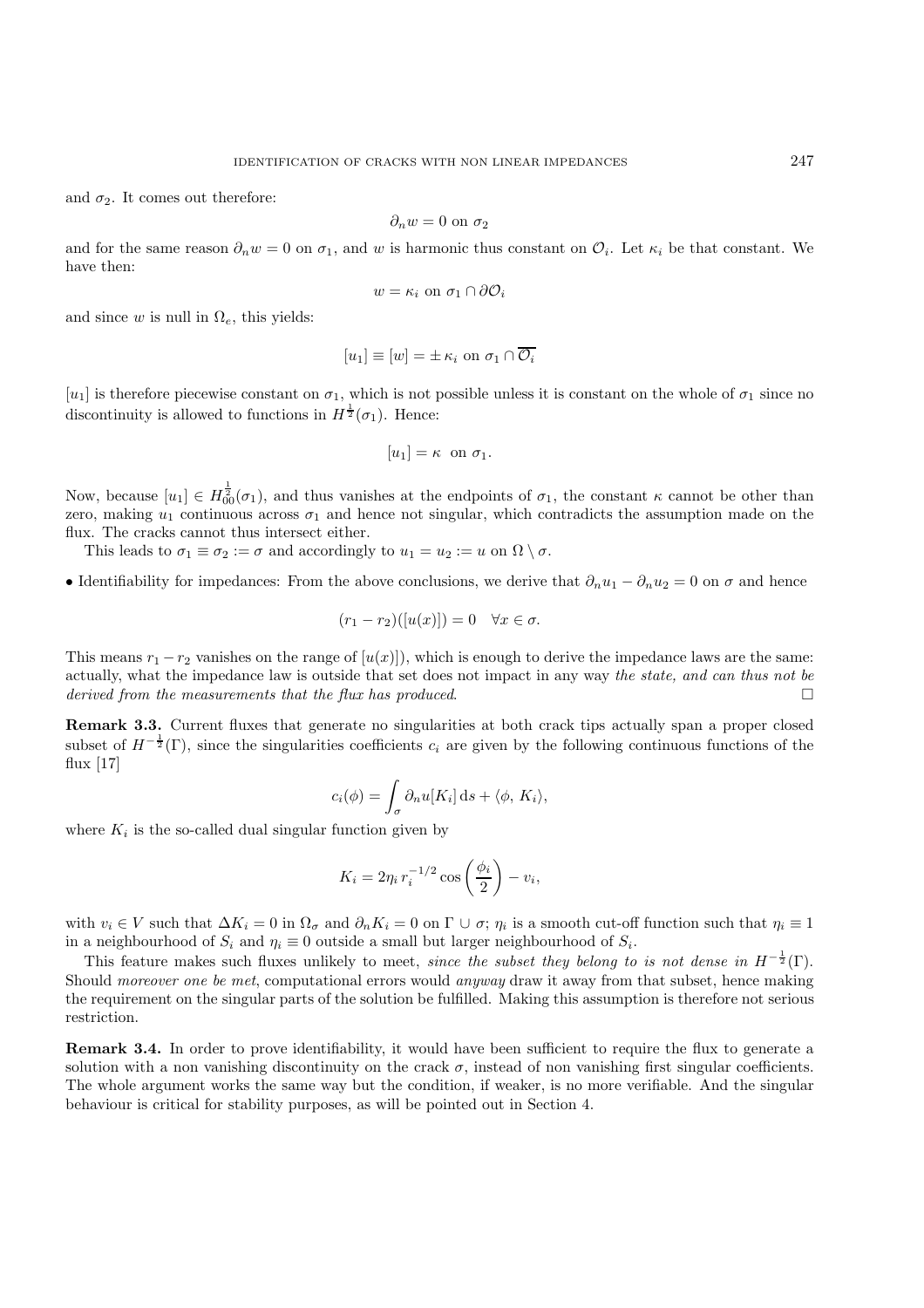# 4. Local Lipschitz stability

In this section, we are going to investigate how "small" perturbations on the measured data may impact the recovered crack and impedance. Actually, we are trying to show up a Lipschitz dependence of the unknowns to be recovered with respect to the measured data. However, such a result cannot be obtained with no additional information on the unknowns, for inverse problems are well known to be ill posed. This is the reason why we restrict our investigation to local Lipschitz stability, meaning we shall prove such a dependence only in some neighbourhood of the actual crack and impedance. Following [6, 13, 18], the tool we shall be using to this end is the Lagrangian derivative.

### 4.1. **Lagrangian derivative**

Consider a family of mappings

 $F_h = \mathrm{Id} + h \theta$ ,

where Id is the identity mapping on  $\mathbb{R}^2$  and  $\theta \in (\mathcal{C}^2(\bar{\Omega}))^2$  is such that  $F_h(\Omega_{\sigma}) = \Omega \setminus \sigma_h$  for some crack  $\sigma_h := F_h(\sigma)$ <br>and  $\theta = 0$  on  $\Gamma$ , h being a "small" positive real number. Clearly there exists  $h_0 >$ all  $0 < h \le h_0$ ,  $F_h$  is a diffeomorphism from  $\Omega_{\sigma}$  into  $\Omega_h := F_h(\Omega_{\sigma})$ .  $F_h$  is a virtual kinematics describing the cracks move in the direction  $\theta$ . Actually, only the value of  $\theta$  on the crack  $\sigma$  is meaningful, though we need to define it on the whole  $\Omega$  for the calculations.

Similarly, we shall be considering perturbations of the impedance obtained by

$$
r_h = r + hr_1
$$

where r and  $r_1$  are  $\mathcal{C}^2$  mappings, the perturbation direction  $r_1$  is actually an impedance itself fulfilling the same conditions (1, 2).

The Lagrangian derivative of the solution u of problem (3, 4) with respect to the domain (*i.e.* the parameter h) in the directions  $(\theta, r_1)$  is therefore given by the asymptotic expansion in the following theorem.

**Theorem 4.1.** Let 
$$
u^h = u_h \circ F_h
$$
,  $u_h \in V_h := \left\{ v_h \in H^1(\Omega \setminus \sigma_h); \int_{\Gamma} v_h = 0 \right\}$  being the solution of:  

$$
\int_{\Omega_h} \nabla u_h(y) \cdot \nabla v(y) dy + \int_{\sigma_h} r_h([u_h(x_h)]) [v(x_h)] ds_h = \langle \phi, v \rangle, \forall v \in V_h.
$$
 (12)

*Then there exists*  $h_0 > 0$  *small enough such that for all*  $h \in ]0, h_0[, u^h$  *admits the expansion* 

$$
u^{h} = u^{0} + hu^{1} + \mathcal{O}_{h}^{2}, \tag{13}
$$

*where*  $u^0 = u \in V$  *is the unique solution of* (5) and  $u^1 \in V$  *is the unique solution of* 

$$
\int_{\Omega_{\sigma}} \nabla u^{1} \cdot \nabla v \, dx + \int_{\sigma} r'([u^{0}])[u^{1}][v] \, ds = \int_{\Omega_{\sigma}} \left[ (D\theta + D\theta^{\top})\nabla u^{0} \right] \cdot \nabla v \, dx
$$
\n
$$
- \int_{\Omega_{\sigma}} (\nabla u^{0} \cdot \nabla v) \, \text{div}\, \theta \, dx - \int_{\sigma} \left( r_{1}([u^{0}]) + r([u^{0}]) \left( t^{\top} D\theta t \right) \right) [v] \, ds, \ \forall v \in V \quad (14)
$$

 $where \,\,\mathrm{D}\theta$  *is the Jacobian matrix of*  $\theta$  *and*  $\mathcal{O}_h^2 \in V$  *with* 

$$
\lim_{h \to 0} \frac{\|\mathcal{O}_h^2\|_V}{h} = 0.
$$
\n(15)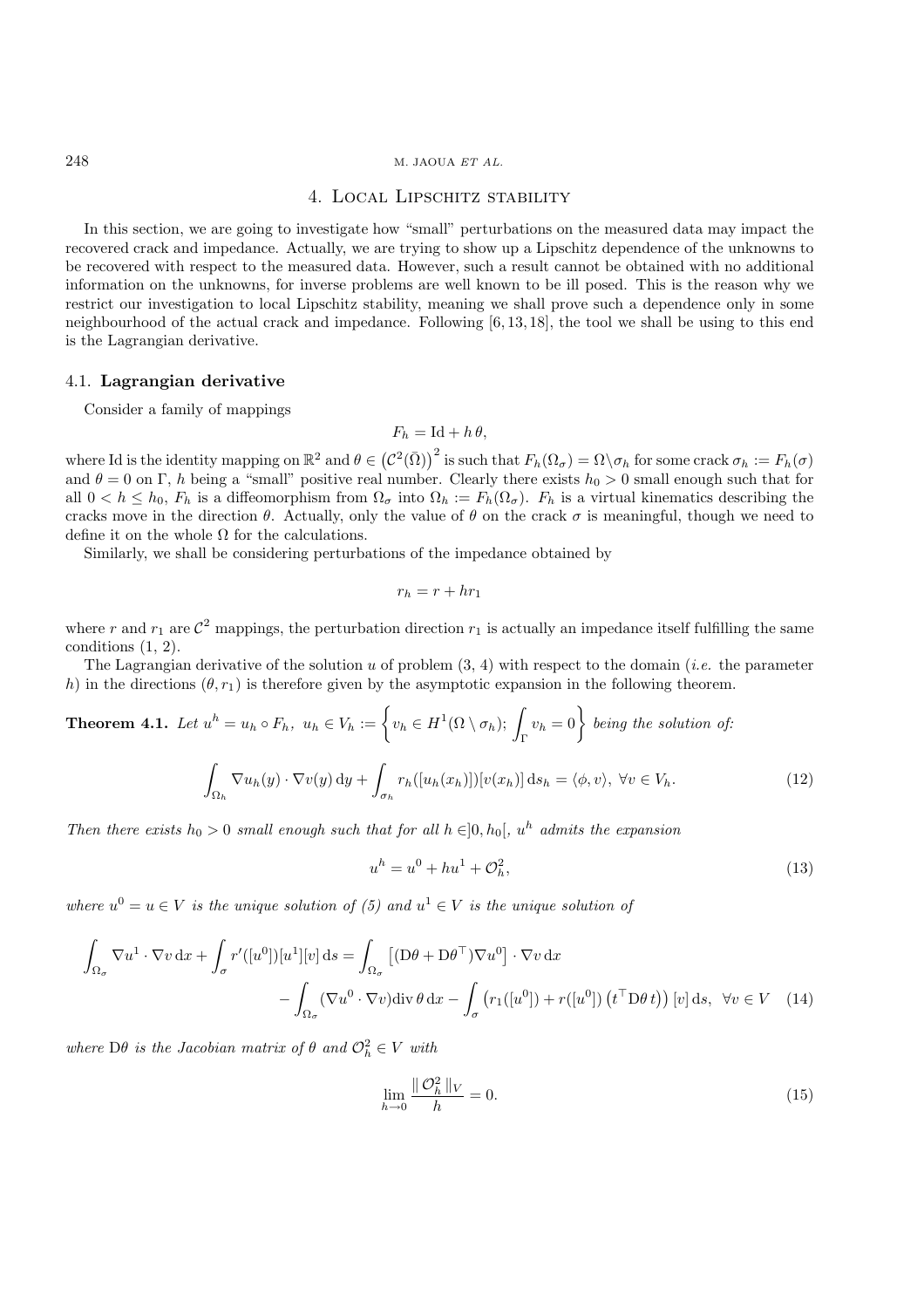$$
|u_h|_{1,\Omega_h} \le C \|\phi\|_{H^{-1/2}(\Gamma)},\tag{16}
$$

for some positive constant C (independent on h). Indeed fix a subdomain D of  $\Omega$  such that  $\sigma_h$  is included into  $\Omega \setminus \overline{D}$  for all h graph and such that the haundary of D sections  $\overline{D}$ . By the positive set  $\overline{$  $\Omega \setminus \overline{D}$  for all h small enough and such that the boundary of D contains Γ. By the positiveness of  $r_1$  and a standard trace theorem in  $D$ , we get

$$
| u_h |_{1,\Omega_h} \leq || \phi ||_{H^{-1/2}(\Gamma)} || u_h ||_{H^{1/2}(\Gamma)} \leq C_1 || \phi ||_{H^{-1/2}(\Gamma)} || u_h ||_{1,D},
$$

for some positive constant  $C_1$  (independent on h). Since  $u_h$  has a mean zero on Γ, we may write

$$
|| u_h ||_{1,D} \leq C_2 || u_h ||_{1,D},
$$

for some positive constant  $C_2$  (independent on h). The two above estimates yields (16) since we clearly have  $| u_h |_{1,D} \leq | u_h |_{1,\Omega_h}.$ 

In the variational problem (12), performing the change of variables  $y = F_h(x)$ ,  $u^h$  is then the unique solution of

$$
a_h\left(u^h,v\right) = \langle \phi,v \rangle, \ \forall v \in V,\tag{17}
$$

where

$$
a_h(u, v) = \int_{\Omega_{\sigma}} ((I + hD\theta)^{-1} \nabla u) \cdot ((I + hD\theta)^{-1} \nabla v)(1 + h \operatorname{div} \theta + h^2 \operatorname{det} D\theta) dx
$$

$$
+ \int_{\sigma} r_h([u])[v] \left\{1 + h(t^{\top} D\theta t) + O(h^2)\right\} ds,
$$

since  $ds_h = \left\{1 + h\left(t^{\top}D\theta t\right) + O(h^2)\right\}$  ds. Furthermore for h small enough, the estimate (16) is equivalent to

$$
||u^h||_V \le C ||\phi||_{H^{-1/2}(\Gamma)},
$$
\n(18)

for some positive constant C (independent on h). As the matrix  $(I + h\mathrm{D}\theta)^{-1}$  admits the expansion

$$
(I + h\mathcal{D}\theta)^{-1} = \sum_{k=0}^{\infty} (-1)^k h^k (\mathcal{D}\theta)^k,
$$
\n(19)

for h small enough, the (nonlinear) form  $a_h$  admits the expansion

$$
a_h(u, v) = a_0(u, v) + ha_1(u, v) + \mathcal{R}_h(u, v), \ \forall u, v \in V,
$$

where  $a_0, a_1, \mathcal{R}_h$  are (nonlinear) forms satisfying

$$
a_0(u,v) = \int_{\Omega_{\sigma}} \nabla u(x) \cdot \nabla v(x) dx + \int_{\sigma} r([u])[v] ds, \ \forall u, v \in V,
$$
\n(20)

$$
|a_1(u,v)| \le C(||u||_V) ||v||_V, \ \forall u, v \in V,
$$
\n(21)

$$
|\mathcal{R}_h(u,v)| \le h^2 C(||u||_V) ||v||_V, \ \forall u, v \in V,
$$
\n
$$
(22)
$$

where  $C(||u||_V) \geq 0$  depends continuously on  $||u||_V$ .

Taking into account the above expansion of  $a_h$ , the difference between (17) and (5) yields

$$
a_0(u^h, v) - a_0(u^0, v) = -ha_1(u^h, v) - \mathcal{R}_h(u^h, v), \ \forall v \in V.
$$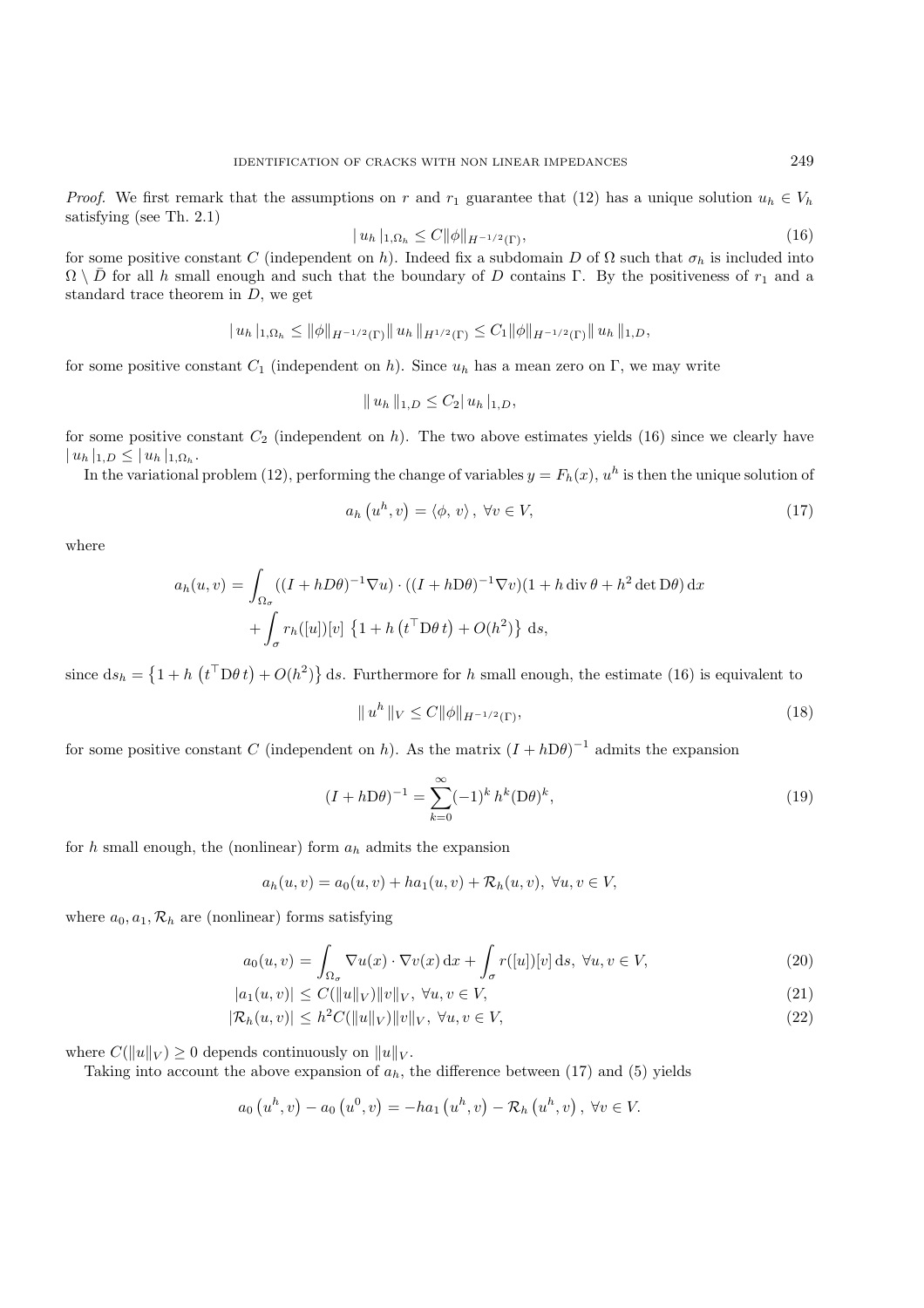For  $v = u^h - u^0$ , we get

$$
\int_{\Omega_{\sigma}}\left|\nabla\left(u^{h}-u^{0}\right)\right|^{2} dx + \int_{\sigma}\left\{ r\left(\left[u^{h}\right]\right) - r\left(\left[u^{0}\right]\right)\right\} \left[u^{h}-u^{0}\right] ds = -ha_{1}\left(u^{h}, u^{h}-u^{0}\right) - \mathcal{R}_{h}\left(u^{h}, u^{h}-u^{0}\right).
$$

The monotonicity of r and the estimates  $(18)$ ,  $(21)$  and  $(22)$  lead to

$$
\|u^h - u^0\|_V \le Ch,\tag{23}
$$

for some positive constant C depending on  $\|\phi\|_{H^{-1/2}(\Gamma)}$ . This estimate means that  $u^h$  tends to  $u^0$  as h goes to 0 but further means that  $u_h^1 := \frac{u^h - u^0}{h}$  is uniformly bounded in V. The definition of  $u_h^1$  is equivalent to

$$
u^h = u^0 + hu_h^1.
$$

Inserting this expression in (17) and using the fact that  $u^0$  satisfies (5), we get

$$
\int_{\Omega_{\sigma}} \left( \nabla u_h^1 - \left( \mathbf{D}\theta + \mathbf{D}\theta^{\top} \right) \nabla u^0 + \mathrm{div} \, \theta \, \nabla u^0 \right) \cdot \nabla v \, \mathrm{d}x + \int_{\sigma} \left( r'([u^0])[u_h^1] + r_1([u^0]) + r([u^0]) \left( t^{\top} \mathbf{D}\theta \, t \right) \right) [v] \, \mathrm{d}s
$$
\n
$$
= -h^{-1} \mathcal{R}_h \left( u^h, v \right) + \mathcal{R}'_h \left( u^0, u_h^1, v \right), \ \forall v \in V,
$$

where  $\mathcal{R}'_h$  is a remainder satisfying (thanks to Th. 2.2 and the properties on r and  $r_1$ )

$$
\left| \mathcal{R}'_h \left( u^0, u^1_h, v \right) \right| \le C h \| v \|_V, \forall v \in V,
$$
\n
$$
(24)
$$

for some positive constant C depending on  $\|\phi\|_{H^{-1/2}(\Gamma)}$ . Comparing this problem with (14) we see that

$$
\int_{\Omega_{\sigma}} \nabla \left( u_h^1 - u^1 \right) \cdot \nabla v \, dx + \int_{\sigma} r'([u^0]) \left[ u_h^1 - u^1 \right] \left[ v \right] ds = -h^{-1} \mathcal{R}_h \left( u^h, v \right) + \mathcal{R}'_h \left( u^0, u_h^1, v \right), \ \forall v \in V.
$$

As before taking  $v = u_h^1 - u^1$ , using the fact that  $r'(x) \ge 0$  and the estimates (18), (22) and (24), we obtain

$$
\left\|u_h^1 - u^1\right\|_V \le Ch,
$$

for some positive constant C depending on  $\|\phi\|_{H^{-1/2}(\Gamma)}$ . The conclusion follows by setting  $\mathcal{O}_h^2 = h\left(u_h^1 - u^1\right)$ .  $\Box$ 

In the following, some additional regularity on  $u^1$  in a neighbourhood of the crack tip will be needed. More precisely, we need:

**Lemma 4.2.** *If* r *is* a  $C^2$  *mapping satisfying the conditions (1, 2). Then there exists a neighbourhood*  $\omega$  *of the extremities of the crack*  $\sigma$  *and*  $\varepsilon > 0$  *such that*  $u^1$  *belongs to*  $H^{1+\varepsilon}(\omega \setminus \sigma)$ *. Consequently,*  $u^1$  *is bounded near the crack tips.*

*Proof.* Taking test function in  $\mathcal{D}(\Omega_{\sigma})$  in (14) we can see that  $u^1$  satisfies (in the whole proof  $u \in V$  is the unique solution of  $(5)$ )

$$
\Delta u^1 = -\text{div}\left( \left( \mathbf{D}\theta + \mathbf{D}\theta^\top \right) \cdot \nabla u \right) + \text{div}\left( \text{div}\,\theta(\nabla u) \right) \text{ in } \Omega_\sigma. \tag{25}
$$

Let us notice that the above right-hand side belongs to  $H^{-1+\varepsilon}(\Omega_{\sigma})$ , for all  $\varepsilon \in (0,1/2)$  thanks to (10) and the smoothness of  $\theta$ .

Taking now test-functions  $v \in V$  such that  $v^- \equiv 0$  on  $\sigma$  we get

$$
\partial_n u^{1+} + r'([u])[u^1] = \left\{ \left( \mathbf{D}\theta + \mathbf{D}\theta^{\top} \right) \nabla u^+ \right\} \cdot n - \left( \partial_n u \right) \operatorname{div} \theta - r_1([u]) - r([u]) \left( t^{\top} \mathbf{D}\theta t \right) \text{ on } \sigma.
$$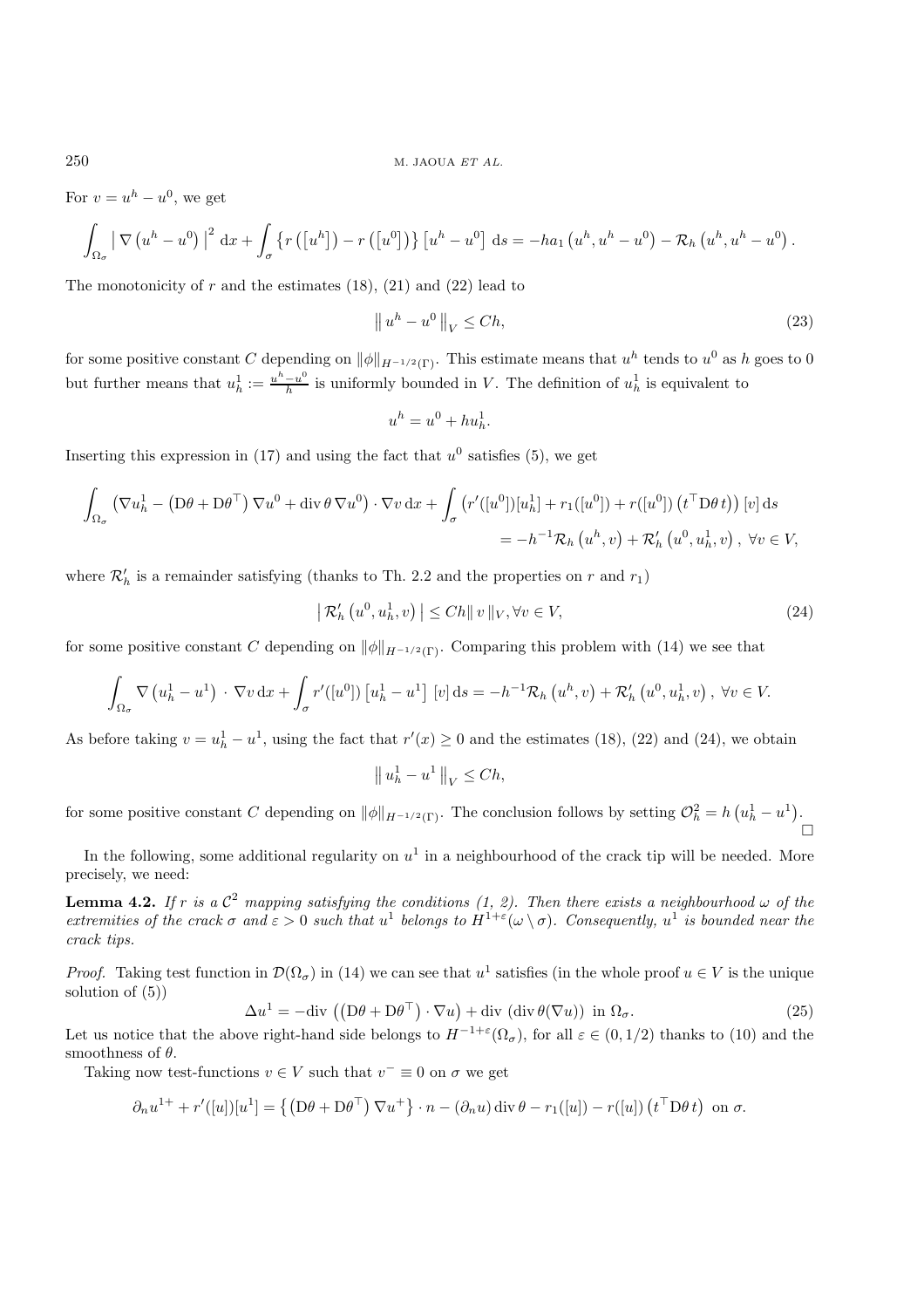Similarly taking test-functions  $v \in V$  such that  $v^+ \equiv 0$  on  $\sigma$  we get

$$
\partial_n u^{1-} + r'([u])[u^1] = \{ (D\theta + D\theta^{\top}) \nabla u^-\} \cdot n - (\partial_n u) \operatorname{div} \theta - r_1([u]) - r([u]) t^{\top} D\theta t \text{ on } \sigma.
$$

By Theorem 2.2,  $r'([u])$  is bounded and

$$
r'([u])[u^1]\in H^{\varepsilon-\frac{1}{2}}(\sigma),\quad \forall \varepsilon\in(0,1/2).
$$

Moreover the regularity (10) of u and the smoothness of  $\theta$  imply that

$$
\{(\mathbf{D}\theta + \mathbf{D}\theta^{\top}) \nabla u^{\pm}\}\cdot n - (\partial_n u) \operatorname{div} \theta \in H^{\varepsilon-\frac{1}{2}}(\sigma), \quad \forall \varepsilon \in (0,1/2).
$$

Similarly (9) and the smoothness of  $\theta$  imply that

$$
r([u]) (t^{\top} \mathcal{D} \theta t) \in H^{\varepsilon - \frac{1}{2}}(\sigma), \quad \forall \varepsilon \in (0, 1/2).
$$

In the same way the growth condition (2) on  $r_1$  yields (see the proof of (9))

$$
r_1([u]) \in H^{\varepsilon-\frac{1}{2}}(\sigma), \quad \forall \varepsilon \in (0, 1/2).
$$

All together this means that  $u^1$  may be seen as a solution of a Neumann problem in a neighbourhood  $\omega$  of  $\sigma$ with interior datum in  $H^{-1+\varepsilon}(\omega \setminus \sigma)$ , for all  $\varepsilon \in (0,1/2)$  and Neumann data in  $H^{\varepsilon-1/2}(\sigma)$ . Consequently by Theorem 23.3 of [11] we deduce the announced regularity for  $u^1$ Theorem 23.3 of [11] we deduce the announced regularity for  $u^1$ .

**Remark 4.3.** Following [8], local Lipschitz stability is achieved if one can prove that

$$
u^1 \not\equiv 0 \ \ \text{on} \ M.
$$

Indeed, this means the measured data are sensitive "at the first order" to the local crack and impedance moves. On the other hand, h is the parameter "measuring" the magnitude of the unknowns moves in prescribed directions  $\theta$  and  $r_1$ , and we have

$$
u^1 = \lim_{h \to 0} \frac{u^h - u^0}{h}.
$$

Therefore, for h small enough, and provided  $u^1$  does not vanish on the whole of M, we get

$$
h \le c|u^h - u^0|_{0,M} \tag{26}
$$

with  $c = 2/|u^1|_{0,M}$  for example. Equation (26) is the expected local (h needs to be small) and directional ( $u^1$ is a directional derivative) Lipschitz stability result.

There is no ambiguity for what regards the impedance virtual moves. As for the crack, we shall need to distinguish the stability with respect to the length (extensions or contractions), from the transverse one, for they are not exactly proved the same way.

#### 4.2. **Stability with respect to the length**

Longitudinal virtual moves of the crack will be described by taking a direction  $\theta$  verifying  $\theta \cdot n = 0$  on  $\sigma$ . Actually, only the values of  $\theta$  at the crack tips are meaningful (see Fig. 4).

Let us first start with a useful identity that we shall need later on.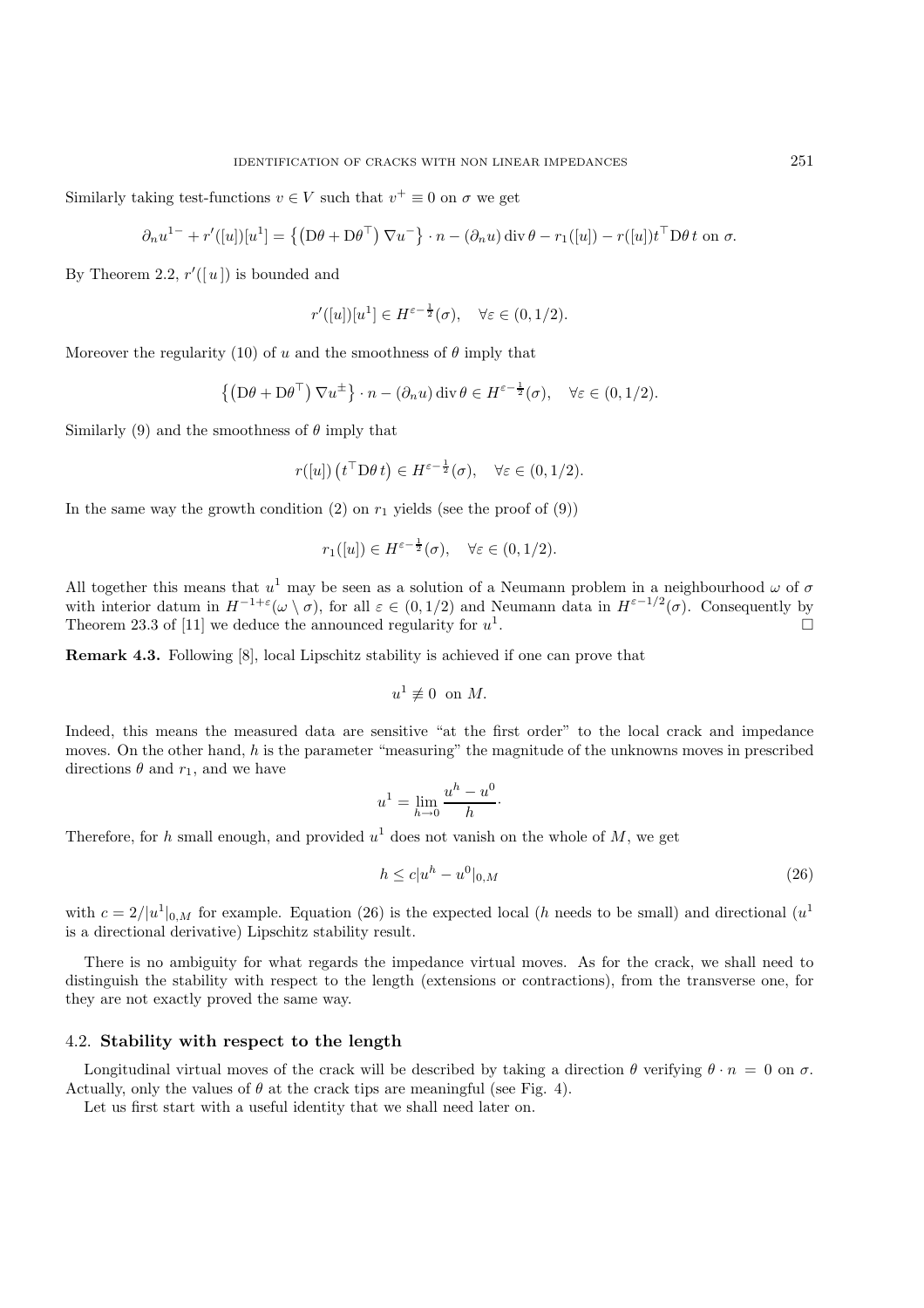

FIGURE 4. Longitudinal virtual moves of the crack.

**Lemma 4.4.** Let u and  $u^1$  be the respective solution of (5) and (14). Assume that  $u^1$  is identically equal to *zero on* Γ. Then for all  $v \in H^1(\Omega)$  *such that* 

$$
\Delta v = 0 \text{ in } \Omega,
$$

*it holds*

$$
\int_{\sigma} \{([u^1] - \theta \cdot t[\partial_t u]) \partial_n v + \theta \cdot n[\partial_t u] \partial_t v\} ds = 0.
$$
\n(27)

*Proof.* Taking test functions  $v$  as in the statement of the Lemma in the identity  $(14)$  we get

$$
\lim_{\delta \to 0} \left\{ \int_{\Omega_{\sigma,\delta}} \nabla u^1 \cdot \nabla v \, dx + \int_{\sigma_{\delta}} r'([u(x)]) [u^1(x)] [v(x)] \, ds \right.\n- \int_{\Omega_{\sigma,\delta}} \left\{ (D\theta + D\theta^\top) \, \nabla u \right\} \cdot \nabla v \, dx + \int_{\Omega_{\sigma,\delta}} (\nabla u \cdot \nabla v) \, \text{div } \theta \, dx \n+ \int_{\sigma_{\delta}} (r_1([u]) + r([u]) (t^\top D\theta t)) [v] \, ds \right\} = 0,
$$

where we have set  $\Omega_{\sigma,\delta} = \Omega_{\sigma} \setminus \bigcup_{\sigma,\delta}$  $^{i=1,2}$  $B(S_i, \delta)$  and  $\sigma_{\delta} = \sigma \setminus \bigcup_{i=1}^{\infty}$  $^{i=1,2}_{11}$  $\sigma \cap B(S_i, \delta)$  (see Fig. 5). Some integrations by parts in  $\Omega_{\sigma,\delta}$  and the harmonicity of u and v in  $\Omega_{\sigma,\delta}$  as well as the nullity of  $u^1$  on  $\Gamma$  lead to

$$
\lim_{\delta \to 0} \left\{ \int_{\sigma_{\delta}^+ \cup \sigma_{\delta}^-} \left\{ u^1 \partial_n v - (\theta \cdot \nabla u) \partial_n v - (\theta \cdot \nabla v) \partial_n u + (\nabla u \cdot \nabla v) \theta \cdot n \right\} ds - I_{\delta} + \int_{\sigma_{\delta}} \left( r'([u]) \left[ u^1 \right] + r_1([u]) + r([u]) (t^{\top} \mathcal{D} \theta t) \right) [v] ds \right\} = 0, \quad (28)
$$

where  $\sigma^+$  (resp.  $\sigma^-$ ) is the "upper part" (resp. "lower part") of  $\sigma$ ; on  $\sigma^+$  (resp.  $\sigma^-$ ), n means the normal vector directed from  $\sigma^+$  to  $\sigma^-$  (resp.  $\sigma^-$  to  $\sigma^+$ ) and

$$
I_{\delta} := \sum_{i=1,2} \int_{\partial B(S_i,\delta)} \{u^1 \partial_n v - (\theta \cdot \nabla u) \partial_n v - (\theta \cdot \nabla v) \partial_n u + (\nabla u \cdot \nabla v) \theta \cdot n\} \delta d\phi,
$$

where *n* means here the outward normal vector on  $\partial B(S_i, \delta)$ .

As v is regular near  $S_i$ ,  $i = 1, 2$ , the regularity of u from Theorem 2.2 and the boundedness of  $u^1$  near  $S_i$ (Lem. 4.2) allow to conclude that

$$
I_{\delta} \to 0
$$
 as  $\delta \to 0$ .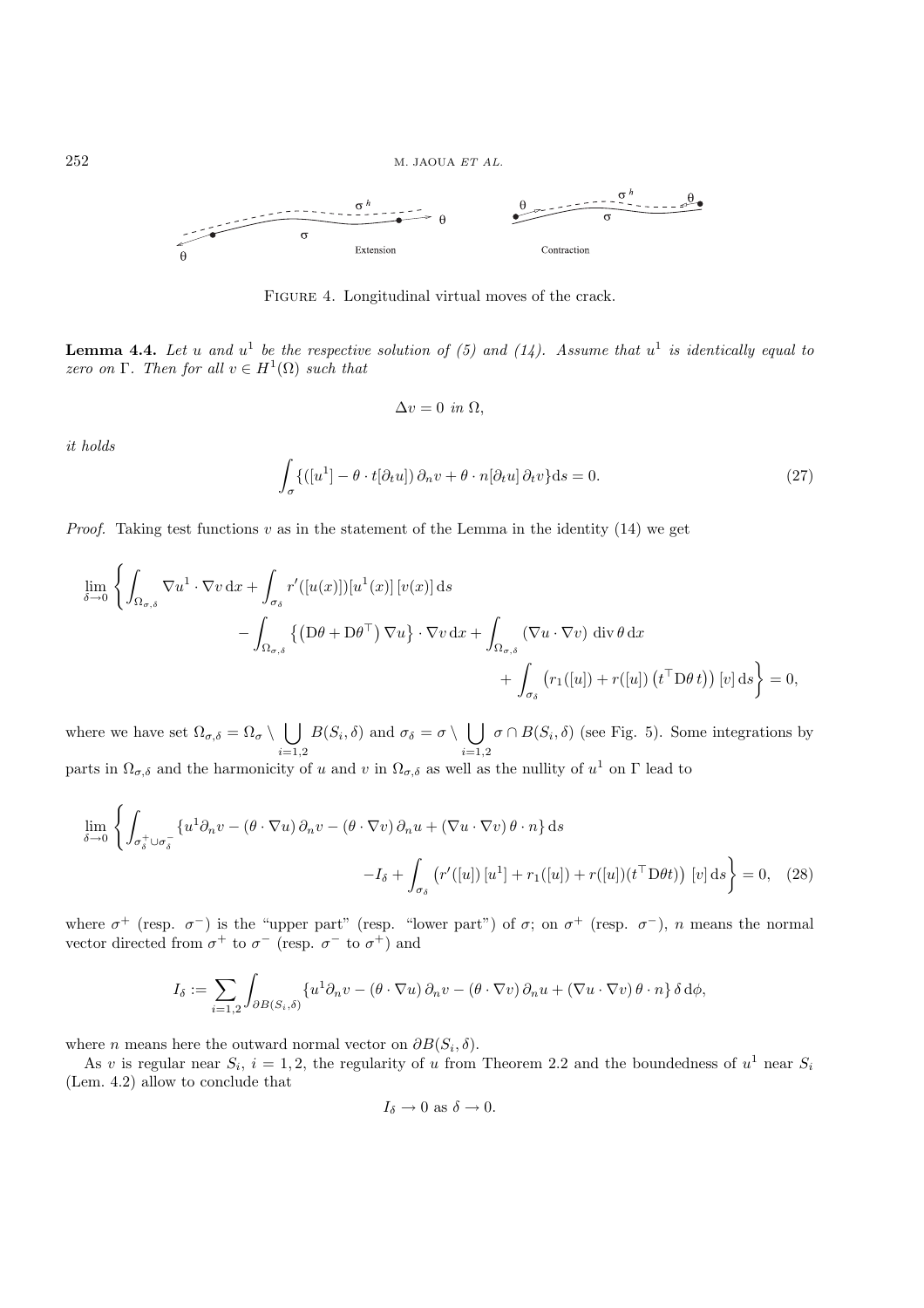



Consequently taking the limit as  $\delta \to 0$  in the above identity (28) we get

$$
\int_{\sigma^+ \cup \sigma^-} \{u^1 \partial_n v - (\theta \cdot \nabla u) \partial_n v - (\theta \cdot \nabla v) \partial_n u + (\nabla u \cdot \nabla v) \theta \cdot n\} ds + \int_{\sigma} (r'([u]) [u^1] + r_1([u]) + r([u]) (t^{\top} D \theta t) ) [v] ds = 0.
$$

Since  $v$  satisfies

$$
[v] = [\partial_n v] = 0 \text{ on } \sigma,
$$

the above identity becomes

$$
\int_{\sigma} \{ [u^1] \, \partial_n v - (\theta \cdot [\nabla u]) \, \partial_n v + ([\nabla u] \cdot \nabla v) \, \theta \cdot n \} \, \mathrm{d}s = 0,
$$

which is equivalent to (27) by expressing the gradient in the basis  $(t, n)$  and using the fact that  $\partial_n u$  is continuous across  $\sigma$ . across  $\sigma$ .

We are now ready to prove the stability with respect to the length:

**Theorem 4.5.** Let  $\theta$  satisfy the above assumptions as well as  $\theta \cdot n = 0$  on  $\sigma$  and  $(\theta \cdot t)(S_i) \neq 0$  for  $i = 1$  or 2. *Then, under the assumption that one coefficient*  $c_i$  *of the singularity of u related to the extremity*  $S_i$  *is different from 0,*  $u^1$  *is not identically equal to zero on*  $M$ *.* 

*Proof.* Assume that  $u^1$  is identically equal to zero on M. Then as  $\partial_n u^1 \equiv 0$  on M and the fact that  $u^1$  is harmonic in a neighbourhood of Γ, by Holmgren's unique continuation theorem  $u^1$  vanishes in a neighbourhood of Γ.

By Lemma 4.4 the identity (27) here becomes

$$
\int_{\sigma} ([u^1] - \theta \cdot t [\partial_t u]) \partial_n v \, ds = 0,
$$

for all  $v \in H^1(\Omega)$  harmonic in  $\Omega$ .

Choosing as test functions the fundamental solution at some point  $y \notin \overline{\Omega}$ 

$$
v(x) = \ln|x - y|, \quad y \notin \bar{\Omega}
$$

we get

$$
\int_{\sigma} \left( [u^1] - \theta \cdot t [\partial_t u] \right) \frac{(x - y) \cdot n_x}{|x - y|^2} \, \mathrm{d} s_x = 0, \quad \forall \, y \notin \overline{\Omega}.
$$

The left-hand side in the above equation is a double layer potential with  $([u^1] - \theta \cdot t [\partial_t u])$  as dipole density, and it is thus an harmonic function in the whole of  $\mathbb{R}^2 \setminus \sigma$ . Since it vanishes in  $\bar{\Omega}^c$ , it also does in the whole of  $\mathbb{R}^2 \setminus \sigma$ , and is thus continuous across  $\sigma$ . Being a double layer potential, its jump across  $\sigma$  at any point  $x_0$  internal to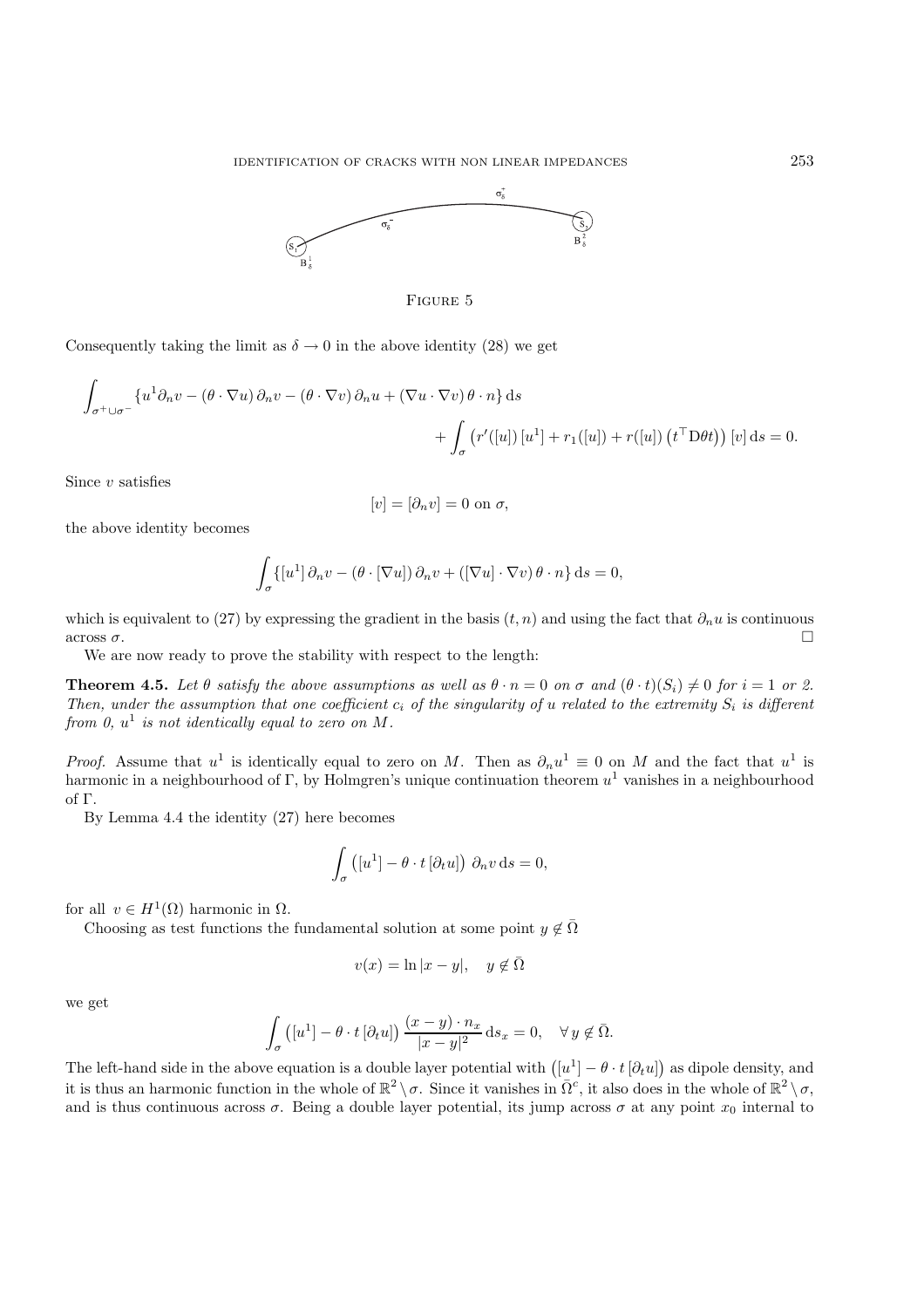

FIGURE 6. Transversal virtual moves of the crack.

 $\sigma$  – where the density is smooth – is nothing else than a multiple of that density (see Lem. 4.8 below). This yields:

$$
[u1(x)] - \theta(x) \cdot t_x [\partial_t u(x)] = 0 \quad \text{for all } x \in \overset{\circ}{\sigma}.
$$

This identity and Lemma 4.2 mean that  $\theta \cdot t [\partial_t u]$  is bounded near  $S_i$ , which is impossible since  $\theta \cdot t [\partial_t u]$  behaves like  $2\theta \cdot t c_i r^{-\frac{1}{2}}$  near  $S_i$ , where  $r_i$  is the distance to  $S_i$ . like  $2\theta \cdot t c_i r_i^{-\frac{1}{2}}$  near  $S_i$ , where  $r_i$  is the distance to  $S_i$ .

# 4.3. **Transverse stability**

We are now going to investigate the stability with respect to virtual transverse moves, which are described by directions  $\theta$  verifying  $\theta \cdot t = 0$  on  $\sigma$ . These directions may picture rotations  $(\theta \cdot n(S_1) \theta \cdot n(S_2) < 0)$  or translations  $(\theta \cdot n)$  is constant on  $\sigma$ ), or any flexion deformation, provided at least one crack tip is concerned (see Fig. 6).

**Theorem 4.6.** Let  $\theta$  *satisfy the above assumptions as well as*  $\theta \cdot t = 0$  *on*  $\sigma$  *and there exists a neighbourhood of*  $S_i$  where  $(\theta \cdot n)$  does not vanish except eventually at  $S_i$  for  $i = 1$  or 2. Then, under the assumption that the *coefficient*  $c_i$  *of the singularity related to the extremity*  $S_i$  *of* u *is different from* 0,  $u^1$  *is not identically equal to zero on* M*.*

*Proof.* We argue as in Theorem 4.5 by assuming that  $u^1$  is identically equal to zero on M. Then by Holmgren's unique continuation theorem  $u^1$  vanishes in a neighbourhood of Γ. Therefore Lemma 4.4 yields here

$$
\int_{\sigma} \{ [u^1] \partial_n v + \theta \cdot n [\partial_t u] \partial_t v \} ds = 0,
$$
\n(29)

for all  $v \in H^1(\Omega)$  harmonic in  $\Omega$ . Lemma 4.7 below shows that this implies

$$
\theta \cdot n [\partial_t u] \equiv 0 \text{ on } \sigma.
$$

By the assumption on  $\theta$  this means that

$$
[\partial_t u] \equiv 0 \text{ on } \omega_i \cap \sigma,
$$

where  $\omega_i$  is a sufficiently small neighbourhood of  $S_i$ . Consequently

$$
[u] \equiv \kappa \text{ on } \omega_i \cap \sigma,
$$

for some constant  $\kappa$  but since  $[u](S_i) = 0$ , we conclude that

$$
[u] \equiv 0 \text{ on } \omega_i \cap \sigma,
$$

which is impossible since the singular part of  $[u]$  is not identically equal to zero.

Let us now prove the lemma used to derive the above result.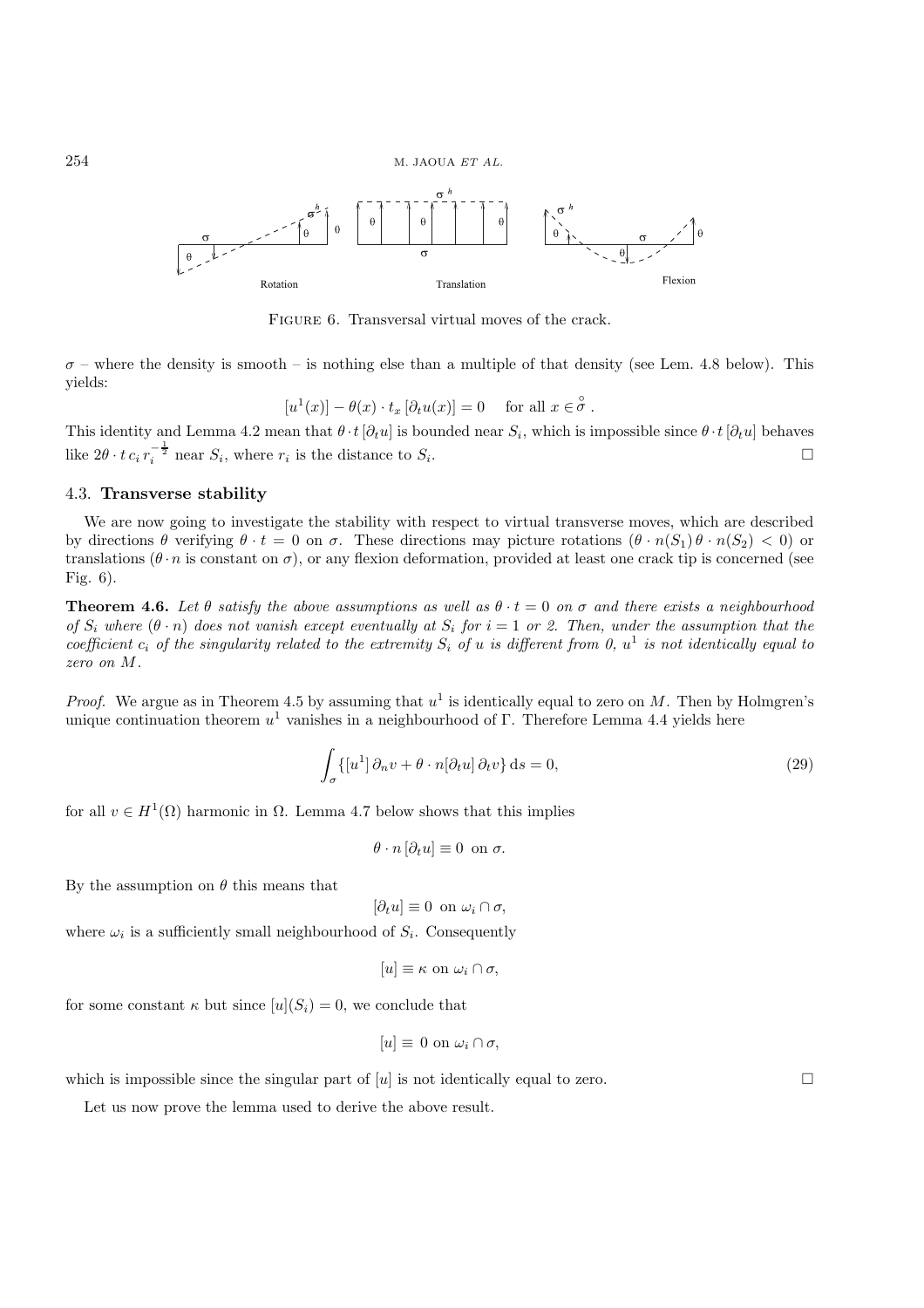**Lemma 4.7.** *Let*  $\alpha_t \in L^p(\sigma) \cap C_{loc}^{0,\varepsilon}(\sigma)$  *for some*  $p > 1$  *and*  $\alpha_n \in C(\bar{\sigma}) \cap C_{loc}^{0,\varepsilon}(\sigma)$  *for some*  $\varepsilon > 0$  *satisfy* 

$$
\int_{\sigma} {\alpha_n \partial_n v + \alpha_t \partial_t v} ds = 0,
$$
\n(30)

*for all*  $v \in H^1(\Omega)$  *harmonic in*  $\Omega$ *. Then* 

$$
\alpha_n = \alpha_t \equiv 0 \text{ on } \sigma. \tag{31}
$$

*Proof.* Restricting ourselves as above to the fundamental solution at some  $y \in \overline{\Omega}^c$  as test functions

$$
v(x) = \ln|x - y| \quad \text{ for } y \notin \bar{\Omega}
$$

we get

$$
\partial_n v(x) = \frac{(x-y) \cdot n_x}{|x-y|^2}
$$

$$
\partial_t v(x) = \frac{(x-y) \cdot t_x}{|x-y|^2} \qquad \forall y \notin \overline{\Omega}
$$

and the identity (30) becomes

$$
\int_{\sigma} \left\{ \alpha_n(x) \frac{(x-y) \cdot n_x}{|x-y|^2} + \alpha_t(x) \frac{(x-y) \cdot t_x}{|x-y|^2} \right\} ds(x) = 0, \quad \text{for all } y \notin \overline{\Omega}.
$$

As the function of this left-hand side is harmonic in  $\mathbb{R}^2 \setminus \sigma$ , we finally obtain

$$
\int_{\sigma} \left\{ \alpha_n(x) \frac{(x-y) \cdot n_x}{|x-y|^2} + \alpha_t(x) \frac{(x-y) \cdot t_x}{|x-y|^2} \right\} ds(x) = 0, \qquad \forall y \notin \sigma.
$$
\n(32)

For the sake of shortness let us now introduce the following (integral) operators:

$$
K_1 \alpha(y) := \int_{\sigma} \alpha(x) \frac{(x - y) \cdot n_x}{|x - y|^2} \, ds(x),
$$
  
\n
$$
K_2 \alpha(y) := \int_{\sigma} \alpha(x) \frac{(x - y) \cdot t_x}{|x - y|^2} \, ds(x), \qquad \forall y \notin \sigma.
$$

The first one is a double layer potential. With these notations the identity (32) is equivalent to

$$
K_1 \alpha_n(y) + K_2 \alpha_t(y) = 0, \quad \forall y \notin \sigma.
$$
\n(33)

By Lemma 4.8 below  $K_2\alpha_t$  is continuous across  $\sigma$  while  $K_1\alpha_n$  has a jump across  $\sigma$  equal to  $-2\pi\alpha_n$ , therefore the above identity (33) directly implies

$$
-2\pi\alpha_n=0 \text{ on } \sigma.
$$

This proves the first assertion of the lemma.

For the second assertion, we take as test functions in (30)

$$
w(x) = \arg(x - y),
$$

for  $y \in \overline{\Omega}^c$ , the branch cut being chosen outside  $\Omega$ . Since w is the harmonic conjugate of  $v(x) = \ln|x - y|$ , we get

$$
\partial_n w = -\partial_t v, \, \partial_t w = \partial_n v.
$$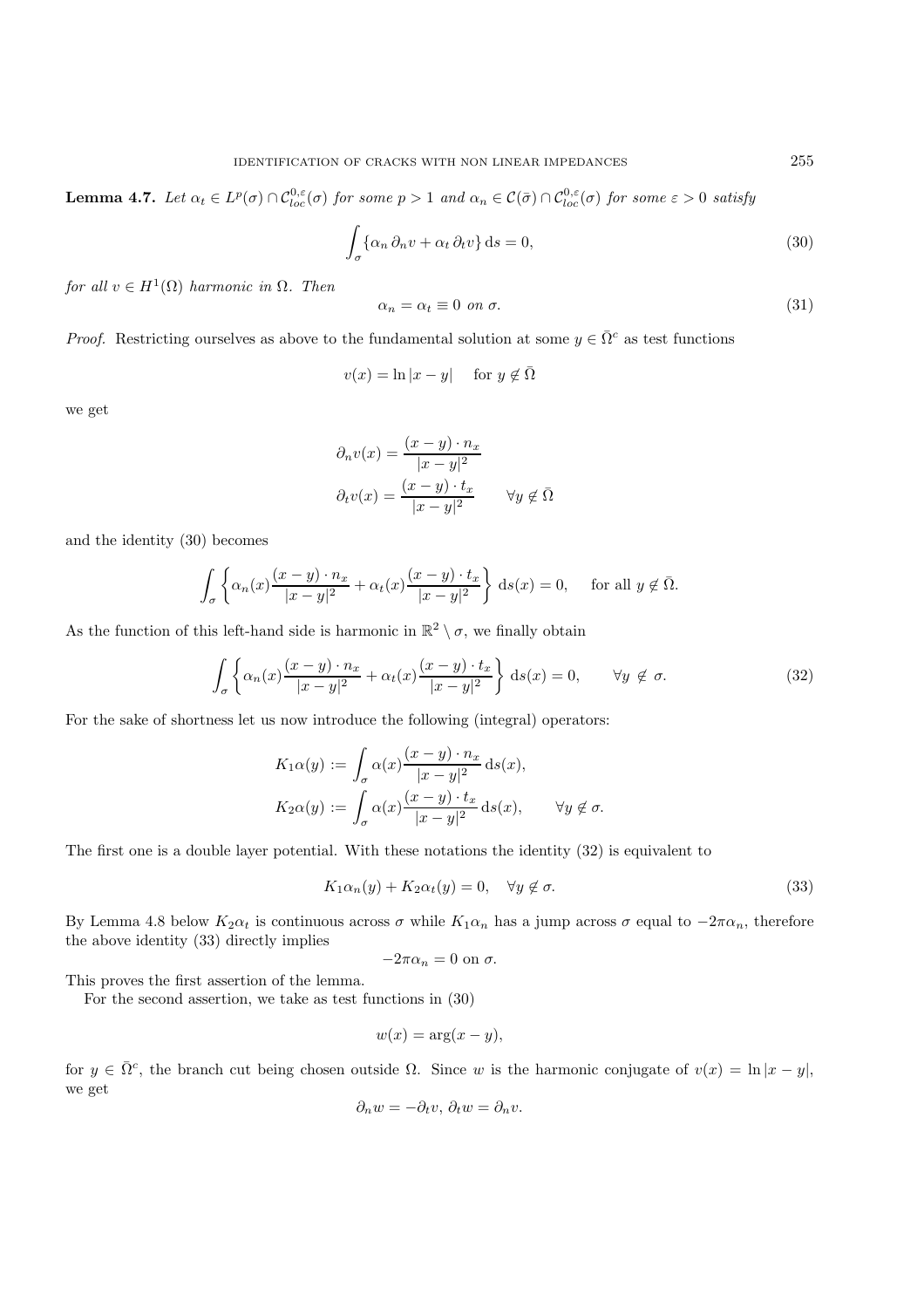Therefore (30) implies

$$
K_2 \alpha_t(y) = 0, \qquad \forall y \notin \bar{\Omega},
$$

and the above arguments lead to  $\alpha_t = 0$  on  $\sigma$ .

**Lemma 4.8.** *Let*  $\alpha \in L^p(\sigma) \cap C_{loc}^{0,\epsilon}(\sigma)$  *for some*  $p > 1$  *and some*  $\epsilon > 0$ *. Then for all*  $x_0 \in \overset{\circ}{\sigma}$ *, we have* 

$$
K_1\alpha(y) \to -\pi\alpha(x_0) + K_1\alpha(x_0) \quad \text{as } y \to x_0, y \in \Omega^+, \tag{34}
$$

$$
K_1\alpha(y) \to \pi\alpha(x_0) + K_1\alpha(x_0) \quad \text{as } y \to x_0, y \in \Omega^-,
$$
\n
$$
(35)
$$

$$
K_2\alpha(y) \to \ln\frac{|x_0 - S_2|}{|x_0 - S_1|}\alpha(x_0) + \int_{\sigma} (\alpha(x) - \alpha(x_0)) \frac{(x - x_0) \cdot t_x}{|x - x_0|^2} ds(x) \text{ as } y \to x_0.
$$
 (36)

*Proof.* The proof of (34) and (35) is quite standard and consists in extending  $\sigma$  into an appropriate closed  $\mathcal{C}^2$ curve (see for instance [9,19,20]). More precisely for (34) (resp. (35)) we extend  $\sigma$  into  $\sigma_1^+$  (resp.  $\sigma_1^-$ ) closed  $\mathcal{C}^2$ curve so that  $\sigma_1^+$  (resp.  $\sigma_1^-$ ) is the boundary of a bounded domain  $\Lambda^+$  (resp.  $\Lambda^-$ ). In both cases, when y tends to  $x_0$  in  $\Omega^+$  (resp. in  $\Omega^-$ ), y will be inside  $\Lambda^+$  (resp.  $\Lambda^-$ ). Therefore a standard property of the double layer potential on  $\sigma_1^+$  (resp.  $\sigma_1^-$ ) yields (see Sect. 26.3 of [21])

$$
\int_{\sigma_1^{\pm}} \alpha(x) \frac{(x-y) \cdot n_x^{\pm}}{|x-y|^2} ds(x) \to -\pi \alpha(x_0) + \int_{\sigma_1^{\pm}} \alpha(x) \frac{(x-x_0) \cdot n_x^{\pm}}{|x-x_0|^2} ds(x) \text{ as } y \to x_0, y \in \Omega^{\pm}, \qquad (37)
$$

where  $n_{x}^{\pm}$  means the normal vector at  $x \in \Lambda^{\pm}$  directed towards the exterior of  $\Lambda^{\pm}$ . Since for  $x \in \sigma_1^{\pm} \setminus \overline{\sigma}$  and  $y$  in a sufficiently small noishbourhood of  $x_{x}$ , the distance from x to use unifo y in a sufficiently small neighbourhood of  $x_0$ , the distance from x to y is uniformly bounded from below, we clearly have

$$
\int_{\sigma_1^{\pm}\setminus\bar{\sigma}} \alpha(x) \frac{(x-y)\cdot n_x^{\pm}}{|x-y|^2} ds(x) \to \int_{\sigma_1^{\pm}\setminus\bar{\sigma}} \alpha(x) \frac{(x-x_0)\cdot n_x^{\pm}}{|x-x_0|^2} ds(x), \text{ as } y \to x_0, y \in \Omega^{\pm}.
$$
 (38)

The difference between (37) and (38) yields (34) and (35) since  $n_x^{\pm} = \pm n_x$  on  $\sigma$ .<br>For the property (36), we use the splitting

For the property (36), we use the splitting

$$
K_2\alpha(y) = I(y)\alpha(x_0) + \int_{\sigma} (\alpha(x) - \alpha(x_0)) \frac{(x - y) \cdot t_x}{|x - y|^2} ds(x),\tag{39}
$$

where we have set

$$
I(y) = \int_{\sigma} \frac{(x - y) \cdot t_x}{|x - y|^2} \, \mathrm{d}s(x).
$$

The second term of the identity (39) tends to the second term of (39) due to Lebesgue's bounded convergence theorem. For the first term we remark that

$$
I(y) = \int_{\sigma} \partial_t \ln |x - y| \, ds(x) = \ln |S_2 - y| - \ln |S_1 - y|.
$$

We conclude since  $x_0$  is different from  $S_1$  and  $S_2$ .

# 5. Conclusion

In this paper, we have proved identifiability on cracks submitted to a non linear impedance condition. Except for the restriction on the direction of the cracks, the obtained result seems close to optimal: the assumption on the identifying fluxes is not really restrictive, and those on the impedances are also needed to ensure well posedness of the forward problem.